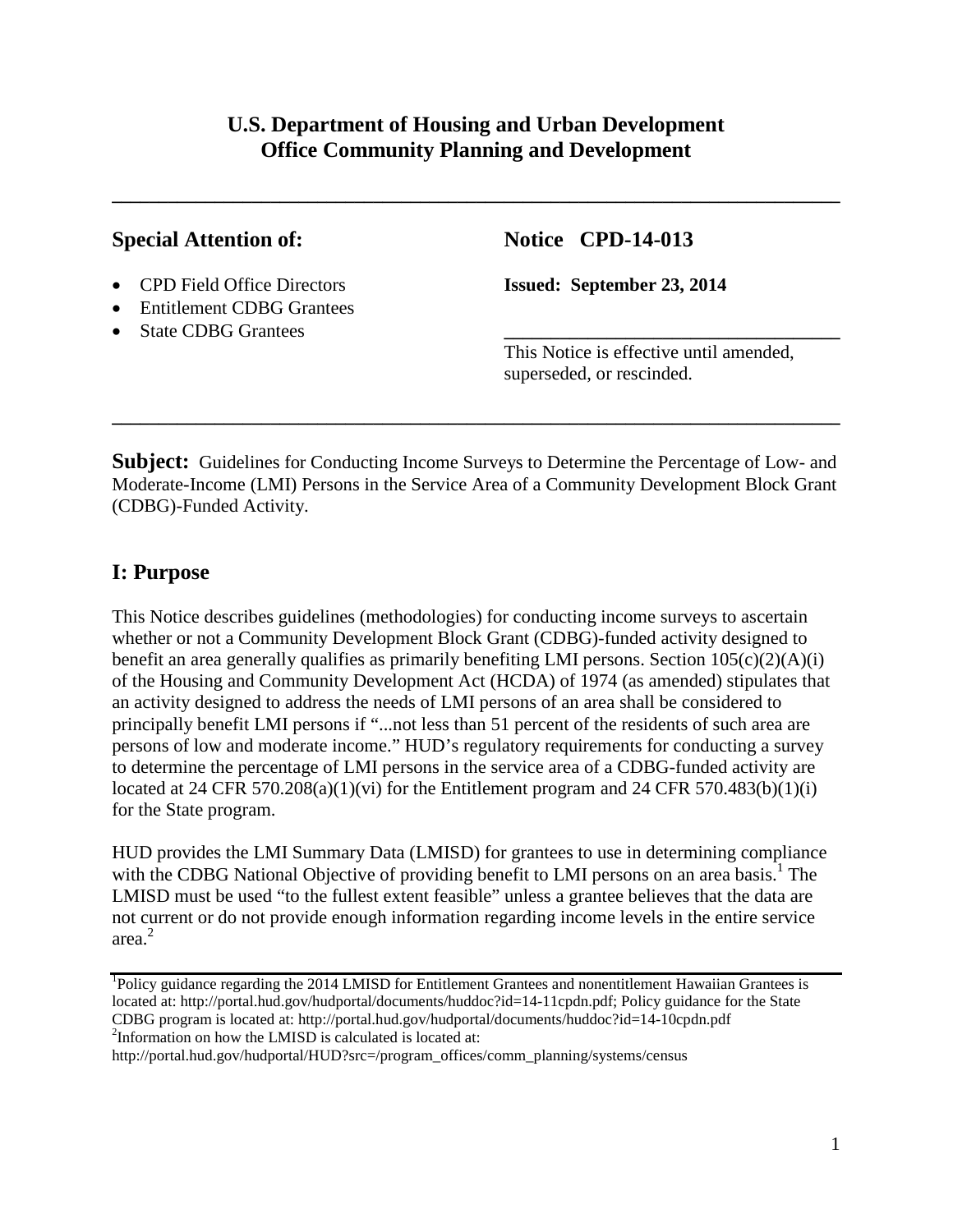The procedures described in this Notice are basic survey methodologies that will yield acceptable levels of accuracy. It is recommended that CDBG grantees use these methodologies or other comparable methods to ascertain that at least 51 percent of the residents of the service area of a CDBG-funded activity are LMI persons. If an Entitlement grantee chooses another survey method, the grantee is required to demonstrate that the method meets standards of statistical reliability that are comparable to the *American Community Survey* (ACS) [which has replaced the decennial census  $(24 \text{ CFR } 570.208(a)(1)(vi))$ . Prior to conducting a survey, Entitlement grantees are required to have their survey instruments and methodology reviewed and approved by their local HUD Community Planning and Development (CPD) Office. State CDBG regulations at 24 CFR 570.483(b)(1)(a) require that the survey be methodologically sound.

## **Confidentiality**

If a grantee chooses to conduct a survey, the answers provided by respondents must be kept confidential. People are more likely to provide honest answers if the answers are to remain anonymous. It is recommended that the respondent's name, address, and telephone number appear only on the cover sheet of the questionnaire. After the survey is completed, the cover sheet may be numbered and separated from the actual interview sheet. If the cover sheets and the questionnaires are both numbered, they can be matched if necessary. It is suggested that the grantee make reasonable efforts to protect the privacy of the respondents and follow applicable State and local laws regarding privacy and obligations of confidentiality.

# **II: Definition of Terminologies**

## **CDBG Regulatory Definitions of** *Family, Household,* **and** *Income*

States are subject to the definitions of income (low, moderate, etc.) at 24 CFR Part 5 however, they may establish their own definitions of income pursuant to 24 CFR 570.481(c), provided that such definitions are explicit, reasonable, and not plainly inconsistent with the HCDA of 1974 (as amended). Definitions of income established by the State for the purpose of complying with the area benefit National Objective must be included in the State's CDBG Implementation Manual. Entitlement grantees must follow the definitions at 24 CFR Part 5 and 24 CFR 570.3

- 1. Pursuant to 24 CFR 5.403, family includes but not limited to the following, regardless of actual or perceived sexual orientation, gender identity, or marital status:
	- A single person, who may be an elderly person, displaced person, nearly-elderly person, or any other single person; or
	- A group of persons residing together, and such group includes, but not limited to:
		- i. A family with or without children (the temporary absence of a child from the home due to placement in foster care shall not be considered in determining family composition and family size).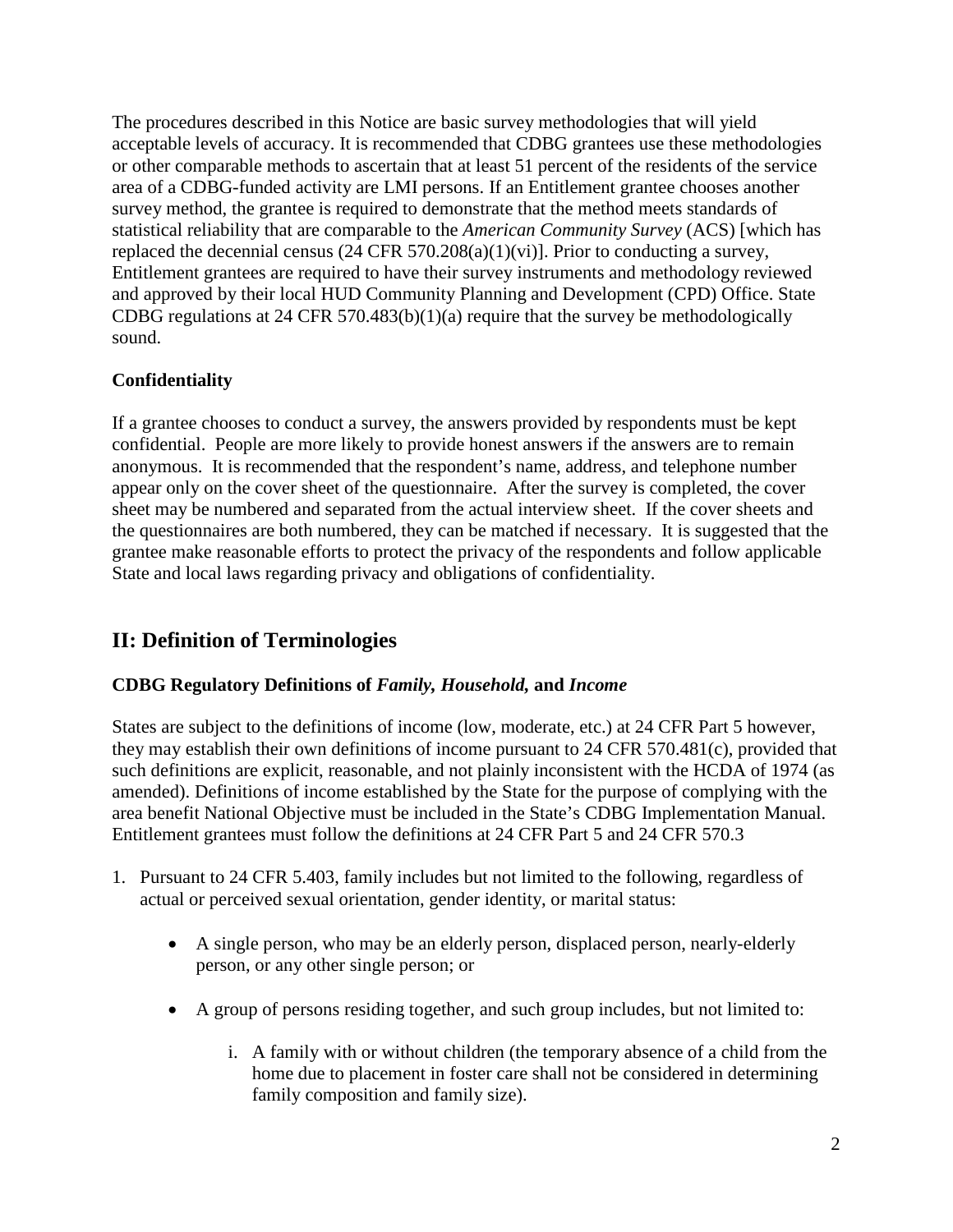- ii. An elderly family—a family whose head (co-head), spouse, or sole member is a person who is at least 62 years of age. It may include two or more persons who are at least 62 years of age living with one or more live-in aides. (A livein aide is a person who resides with one or more elderly persons or nearelderly persons, or persons with disabilities).
- iii. A near-elderly family—a family whose head (co-head), spouse, or sole member is a person who is at least 50 years of age but below the age of 62, living together; or one or more persons who are at least 50 years of age but below the age of 62 living with one or more live-in aides.
- iv. Disabled family—a family whose head (including co-head), spouse, or sole member is a person with disabilities. It may include two or more persons with disabilities living together, or one or more persons with disabilities living with one or more live-in aides.
- v. A displaced family—a family in which each member, or whose sole member, is a person displaced by governmental action, or a person whose dwelling has been extensively damaged or destroyed as a result of a disaster declared or otherwise formally recognized pursuant to Federal disaster relief laws.
- vi. The remaining member of a tenant family.
- vii. A single person who is not an elderly or displaced person, or a person with disabilities, or the remaining member of a tenant family.
- 2. Pursuant to 24 CFR 570.3, household means all persons who occupy a housing unit. A household may consist of persons living together or any other group of related or unrelated persons who share living arrangements, regardless of actual or perceived sexual orientation, gender identity, or marital status.
- 3. Entitlement grantees may select any one of the two definitions of income:
	- (i) Annual income as defined at 24 CFR 5.609 (except that if the CDBG assistance being provided is homeowner rehabilitation under 24 CFR 570.202, the value of the homeowner's primary residence may be excluded from any calculation of net family assets); or
	- (ii) Adjusted gross income as defined for the purpose of reporting under Internal Revenue Service (IRS) Form 1040 for individual Federal annual income tax purposes.
- 4. Pursuant to 24 CFR Part 5 and 24 CFR 570.3, low-income person refers to member of a family that has an income equal to or less than the Section 8 very low-income limit established by HUD. Unrelated individuals shall be considered as one-person families for this purpose. (The Section 8 very low-income limit is income that does not exceed 50 percent of the median income for the area, as adjusted by HUD.) Unrelated individuals shall be considered as one-person families for this purpose.
- 5. Moderate-income person means a member of a family that has an income equal to or less than the Section 8 low-income limit and greater than the Section 8 very low-income limit, established by HUD. Unrelated individuals shall be considered as one-person families for this purpose.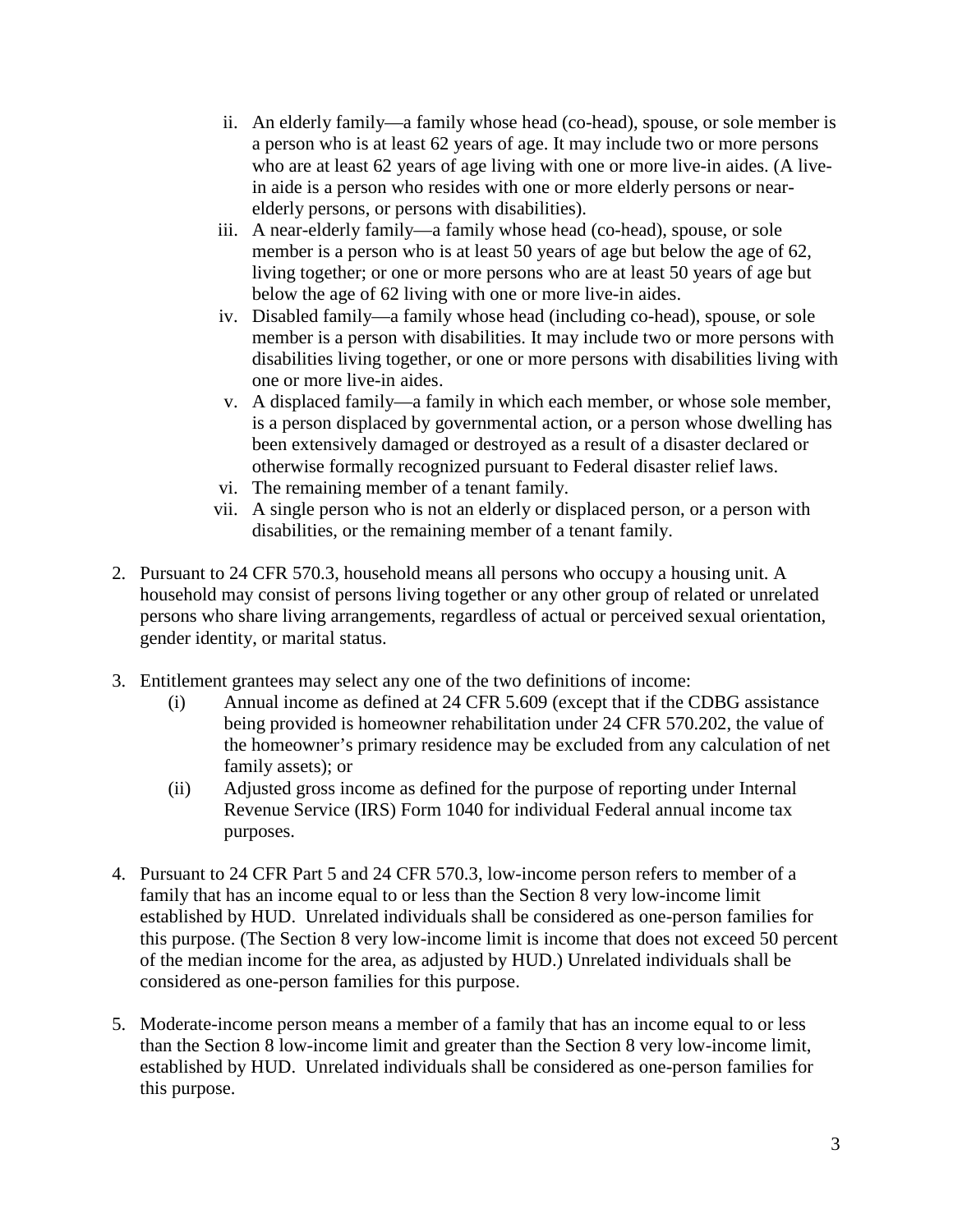## **Terms Used in Survey Research**

- 1. Respondent refers to the person who is responding to the questionnaire or interview.
- 2. Rate of response is expressed as a percent; it is the number of households participating in a survey (number of responses) divided by the number of households in the sample.
- 3. Population refers to the group whose characteristics you seek to estimate.
- 4. Sample refers to a portion of the population under study. Samples are used to draw inferences about the population.
- 5. Sampling is the process of selecting a group of respondents from the population.
- 6. Simple random sampling is a type of probability selection process in which the units composing a population are assigned numbers and a set of random numbers is then generated, and the units having those numbers are selected to make up the sample.
- 7. Representativeness refers to the quality of a sample having the same distribution of characteristics as the population from which it is selected.

# **III: Determining the Service Area of a CDBG-Funded Activity**

The service area is the entire area to be served by the CDBG-funded activity. One of the crucial aspects of qualifying an activity as principally benefiting LMI persons on an area basis is the proper identification of the (boundaries of the) service area. The boundaries of the service area must be defined before deciding which data to use to determine the percentage of LMI persons and not vice versa. The principal responsibility for determining the area served by the activity rests with each CDBG grantee.

HUD will generally accept the service area determined by CDBG grantees unless there is substantial evidence to the contrary. In assessing such evidence, the full range of direct effects of the assisted activity will be considered. (The activities when taken as a whole must not benefit moderate income persons to the exclusion of low income persons.) Also, the area to be served by a CDBG-funded activity does not need to be coterminous with census tracts or other officially recognized boundaries, but it is critical that the service area be the entire area served by the activity [see 24 CFR 570.208(a)(1)(i) for the Entitlement program and 24 CFR 570.483(b)(1)(i) for the State program].

## **Entitlement Program**

Once it has been determined that the benefits of the activity will be available to all residents of a particular service area, the activity may meet the LMI Area Benefit national objective if the boundaries of the service area are clearly defined and at least 51 percent of the residents are LMI persons. Factors to be considered in defining the service area include: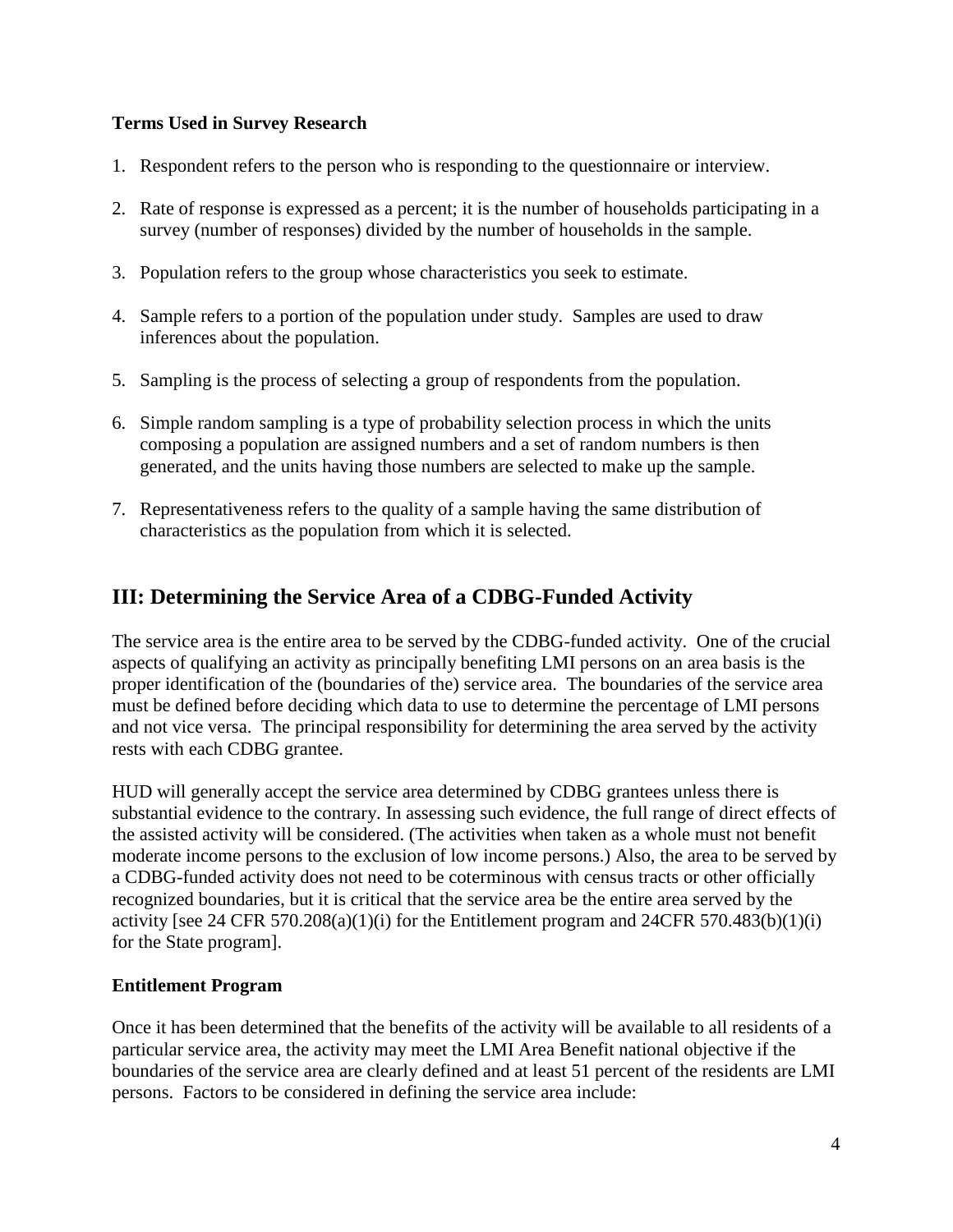- 1. Nature of the activity: In determining the boundaries of the area served by a facility, one must consider whether the facility is adequately equipped to meet the needs of the residents. For example, a park that is expected to serve an entire neighborhood cannot be too small or have so little equipment (number of swings, slides, etc.) that it would only be able to serve a handful of persons at a time. Conversely, a park that contains three ball fields or a ball field with grandstands that can accommodate hundreds of spectators cannot reasonably be said to be designed to serve a single neighborhood. The same comparison would apply to the case of assisting a small two-lane street in a residential neighborhood versus that of assisting an arterial four-lane street that may pass through the neighborhood but is clearly used primarily by persons commuting.
- 2. Location of the activity: Where an activity is located may affect its capacity to serve particular areas, especially when the location of a comparable activity is considered. For example, a library cannot reasonably benefit an area that does not include the area in which it is located. When a facility is located near the boundary of a particular neighborhood, its service area would be expected to include portions of the adjacent neighborhoods as well as the one in which it is located. The grantee may even carry out activities that are outside its jurisdiction if this is done in accordance with 24 CFR 570.309.
- 3. Accessibility issues: If a geographic barrier such as a river or an interstate highway separates persons residing in an area in a way that precludes them from taking advantage of a facility that is otherwise nearby, that area should not be included in the service area. Language barriers might also constitute an accessibility issue in some circumstances.

For certain entitlement grantees, the percentage of LMI persons in the service area can be lower than 51 percent and the area can still qualify under the *exception criteria* provision (or *upper* quartile criterion).<sup>3</sup> The general rule requires that area benefit activities serve areas where the concentration of LMI persons is at least 51 percent. Section  $105(c)(2)(A)(ii)$  of the HCDA provides an *exception* to the general rule for determining whether CDBG-assisted area benefit activities principally benefit LMI persons. The *exception criteria* allows certain grantees to undertake the same types of activities in areas where the proportion of LMI persons in the area is within the highest quartile of all areas in the grantee's jurisdiction in terms of the degree of concentration of LMI persons. Grantees qualify for this exception when less than one-quarter of the populated census tracts in its jurisdiction contain at least 51 percent LMI persons. Data at the block group level are to be used to determine qualification under the exception criteria. The *exception criteria* do not apply to the State CDBG program.

 $3$ The exception criteria—24 CFR 570.208(a)(1)(ii)--is located at:http://www.ecfr.gov/cgi-bin/textidx?c=ecfr&sid=d60d662bd91f849ee36d0e524aac0781&rgn=div5&view=text&node=24:3.1.1.3.4&idno=24%20- %2024:3.1.1.3.4.3.1.9#se24.3.570\_1208

\_\_\_\_\_\_\_\_\_\_\_\_\_\_\_\_\_\_\_\_\_\_\_\_\_\_\_\_\_\_\_\_\_\_\_\_\_\_\_\_\_\_\_\_\_\_\_\_\_\_\_\_\_\_\_\_\_\_\_\_\_\_\_\_\_\_\_\_\_\_\_\_\_\_\_\_\_\_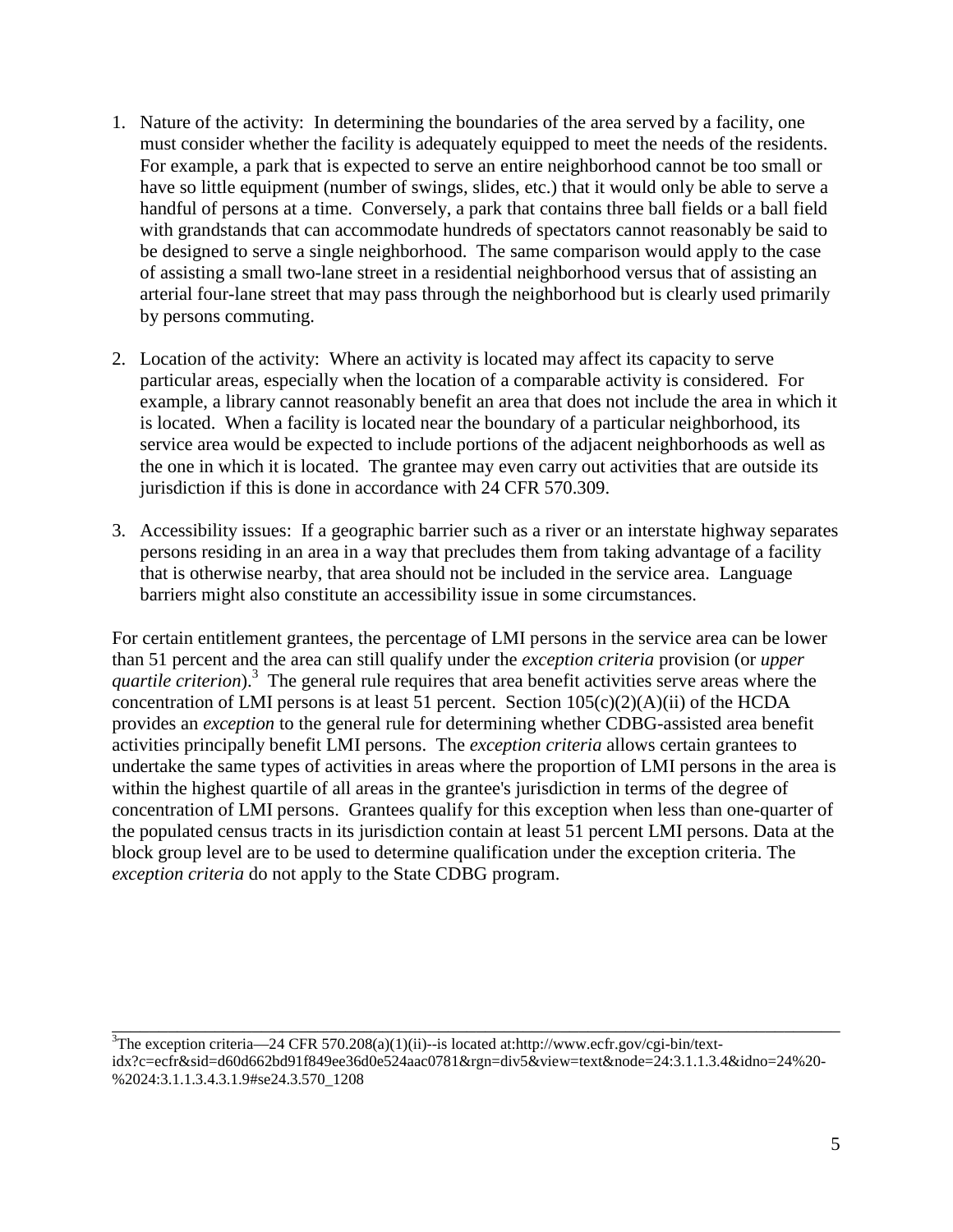#### **State Program**

One aspect of service areas in non-entitlement areas is that a census tract may cover an entire city or there may be only two or three census tracts in an entire county. Therefore, scenarios which states and state grant recipients commonly face include the following:

- 1. The service area comprises only a small portion of the unit of general local government, or of a census tract. In such situations, information on the unit of government or the census tract is not useful because the residents of the service area make up only a small fraction of the total, and their characteristics may not mirror those of the larger area. A survey of the residents of the service area may be the most appropriate way to determine whether the service area qualifies under the LMI criterion. Examples of activities in which this may be encountered include: extending water lines to serve rural settlements in a county; construction of a neighborhood tot lot serving one subdivision in a city where the entire city is one census tract.
- 2. The service area includes all or part of several units of general local government and may contain both incorporated and unincorporated areas. HUD's LMISD may be usable for only a portion of the service area; therefore, the State and its grant recipients may need supplementary survey data for the other portions of the service area. It may be necessary to survey a large area to determine the percentage of service area residents who are LMI. Examples of activities include: (1) construction of a rural water system which serves more than one incorporated city plus portions of the surrounding unincorporated area of two counties in which the cities are located; (2) construction of a new fire station in a city where the municipal fire department provides, through contract, fire protection service for two adjoining townships (one of which is in a different county).The service area may be a sparsely populated rural area.
- 3. For such an area, a census of the entire population may be undertaken and the percentage of LMI persons calculated from the entire population of the service area, and not from the proportion of participants who responded to the survey. For example, if a small rural town with a population of 640 conducts a census of the entire population to determine the percentage of LMI persons and gets an 80 percent response rate. Fifty-one percent of 640 is 326, and 80 percent of 640 is 512. Of the 512 respondents, 326 of them should be LMI persons. It is inaccurate to use 51 percent of 512 which is 261.

# **IV: Performing LMI Qualification**

Once the boundaries of the service area of the CDBG-funded activity have been defined, the next step is to determine the required percentage of residents that are LMI persons. To determine the percentage of LMI persons in the service area, grantees may use HUD's LMISD.

For the Entitlement program, CDBG Regulations at 24 CFR 570.208(a)(1)(vi) require that the results of the survey meet standards of statistical reliability comparable to that of the ACS for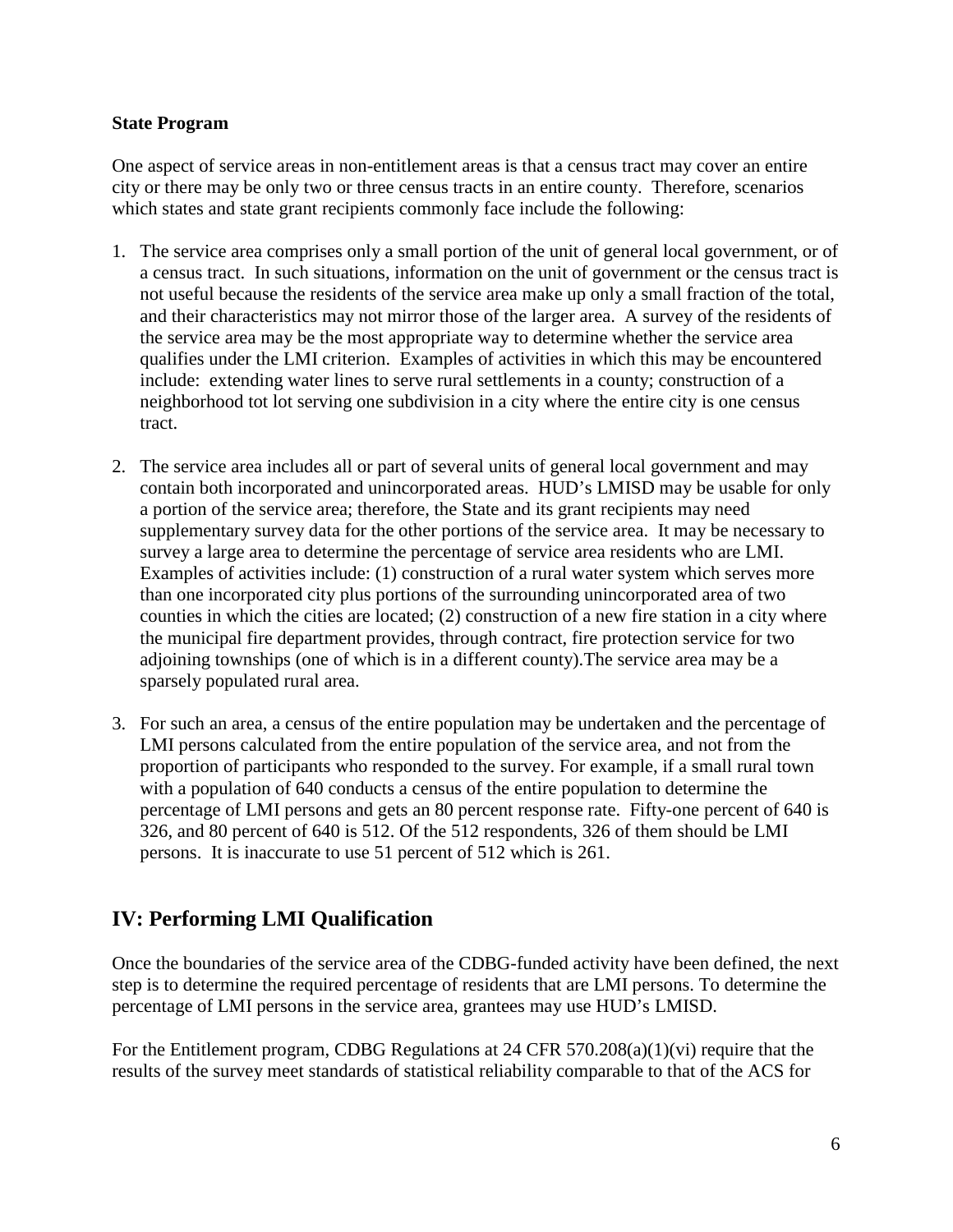areas of similar size to determine the percentage of LMI persons in the service area of a CDBGfunded activity. A statistically reliable survey entails the following:

- 1. The grantee must clearly document the survey method used: mail questionnaire, face-to-face or telephone interviews, etc. (Each method has advantages and disadvantages.)
- 2. Participants for the survey must be selected through a random sampling process, and replacements for non-respondents must also be selected through the same random sampling process.

For the State program, CDBG regulations at 24 CFR 570.483(b)(1)(i) require that grantees conduct surveys that are methodologically sound to determine the percentage of LMI persons in the service area of a CDBG-funded activity.

Seasonal (or part-time) residents (e.g., migrant farmers who reside in manufactured homes) may not participate in an income survey if their benefit of a service or an activity is incidental. For example, the use of a library or senior center by seasonal residents would be considered an incidental benefit. Seasonal residents may participate in income surveys for CDBG-funded activities such as installation of sewer lines and sewage treatment plants, etc.

The ACS defines residency in terms of "current residence" – a unit is defined as the current residence of a household if the household is living in the unit for at least two months upon receipt of the survey, even if the household lives somewhere else for most of the year. In contrast, the long form uses a "usual residence" rule, i.e., the place where a person lives and sleeps most of the time. The differences in the definition of residence have consequences for vacancy and homeownership estimates.

# **V: A Summary of Steps in Conducting LMI Surveys**

When HUD's LMISD data are not used in documenting LMI benefit on an area basis, CDBG grantees must comply with the standards for conducting surveys located at 24 CFR 570.208(a)(1)(vi) for the Entitlement program and 24 CFR 570.483(b)(1)(i) for the State CDBG program. Anybody who has not conducted a survey can still do so by following a systematic approach. This guide describes procedures that may be used to determine whether the requisite percentage of the residents of a service area (51% or the exception percentage, as applicable) of a CDBG-funded activity are LMI persons. This guide does not restrict the CDBG grantee to any one type of survey methodology.

The choice of the type of survey method depends on the demographic composition of the service area. If the grantee chooses an electronic (i.e., web-based) survey, the assumption is that residents of the service area all have access to the Internet. If people do not have internet service at home, an additional burden is placed on them on how to respond to the survey. The rate of response is likely to decrease when respondent burden increases. Regardless of the type of survey method, consideration must be given to the needs of residents with limited English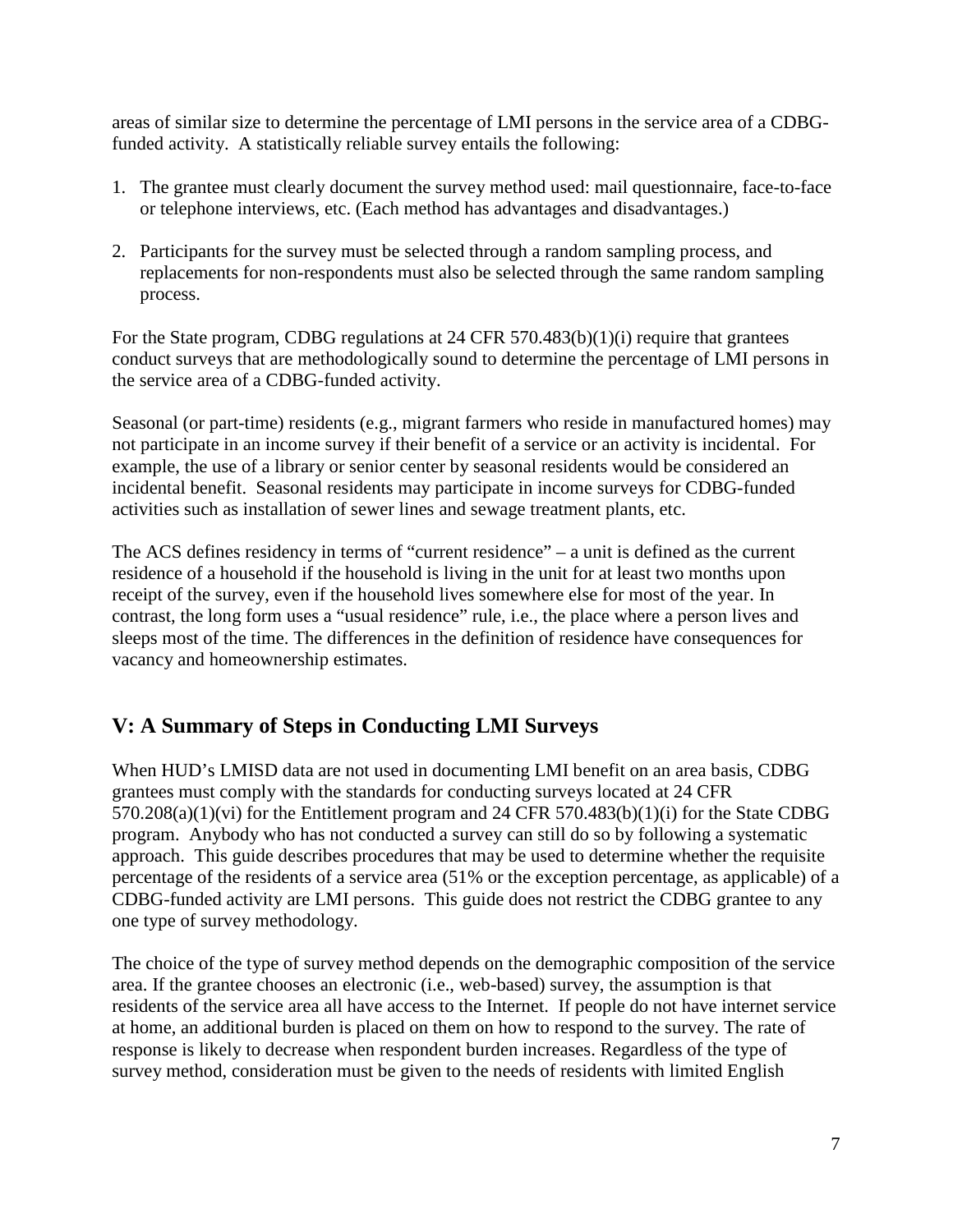proficiency as well as residents with visual/hearing/speech impairments. The steps in conducting surveys are as follows:

## **Step 1: Select the Type of Survey**

Decide which survey method to use (i.e. telephone, door-to-door, mail, or web-based questionnaire,) and base your decision on available staff, size of the sample you need, and the means you have available for identifying samples for the survey.

## **Step 2: Develop the Questionnaire**

If you choose to conduct a mail questionnaire, use standard 12-point print and do not include too many questions on one sheet of paper. Generally, follow these guidelines:

- The questions in the questionnaire should be short, simple and efficient. Keep the language as simple as possible. Avoid bias. Do not induce particular answers. Include other questions, if you like, but make sure that the survey does not take too long.
- Use the correct income limits (correct amount, correct year, and correct service area) for the survey instrument. (Contact your local HUD CPD Office when in doubt.).
- Avoid burdensome questions—i.e., questions with no correct answers. Such questions increase respondent burden.

## **Step 3: Select the Sample**

The grantee should:

- Define the service area: The definition must include the boundaries of the service area and the size of the population for which the percentage of LMI persons is to be determined
- Identify the sample: Select a procedure for identifying the sample in the service area and identify a procedure for randomly selecting the sample. Obtain a *complete* list of residents, addresses, and telephone numbers in the service area.
- Determine the sample size: Determine the sample size needed in order to achieve an acceptable level of accuracy.
- Randomly select the sample: Make sure you add families to replace refusals and that the entire service area is covered—that is, be certain that you have not excluded certain areas or groups of people. Commercial (retail and industrial) sites, vacant lots and abandoned and vacant homes should be excluded from the sample because they do not have any effect on the outcome of the survey. Use an acceptable random selection method and decide the number of attempts to obtain responses before selecting replacements,
- Ascertain that the selection of subjects to be included in the sample and replacement procedures are structured to avoid bias; for example, daytime or weekday attempts may skew response rates in favor of unemployed, retired, or single income families.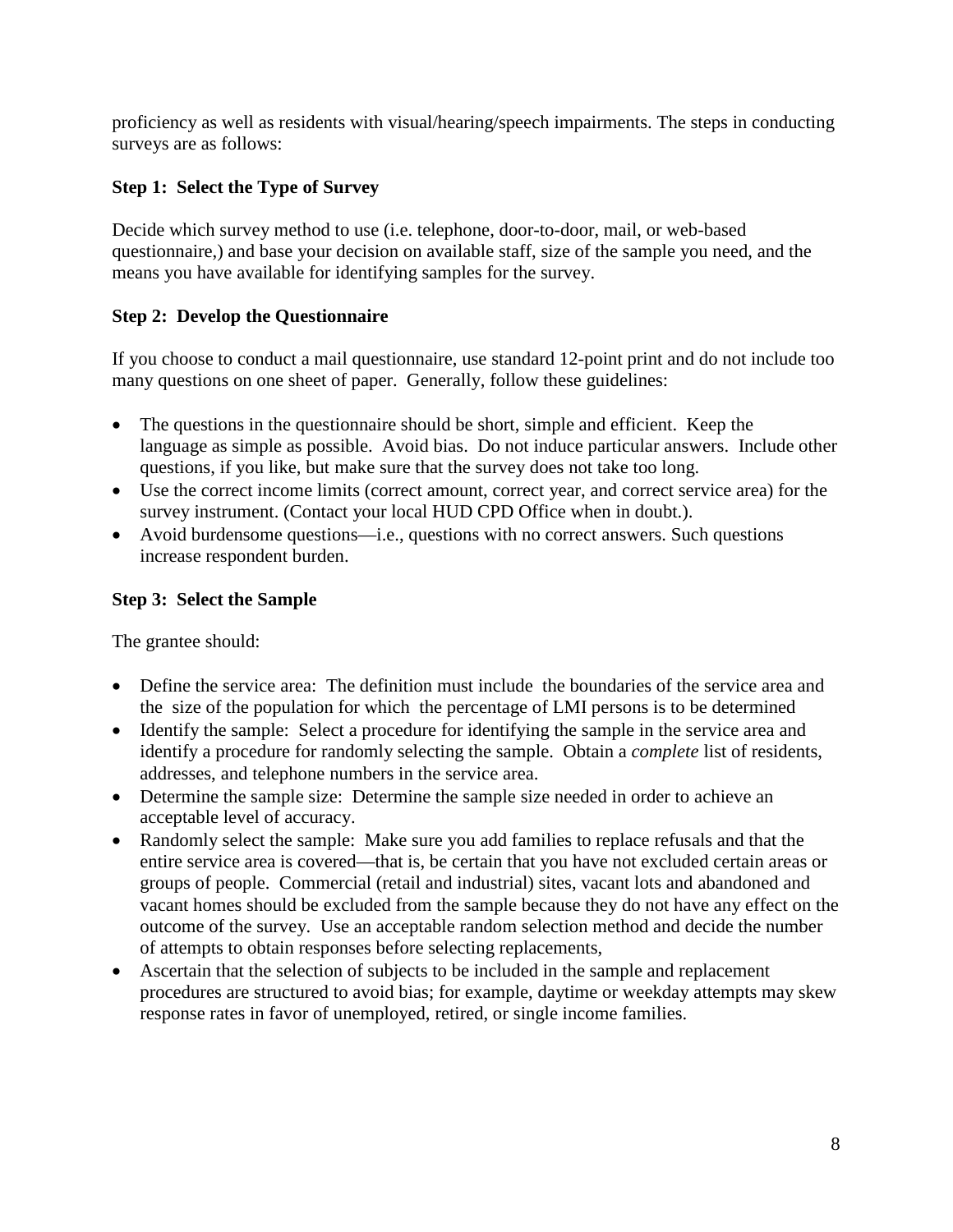## **Step 4: Conduct the Survey**

If you choose to conduct an interview survey, it is strongly recommended that you select and train your interviewers. The quality of the survey results depends on how well the survey is conducted. Even in small studies involving a single researcher-interviewer, it is important to organize the interviewing process before beginning the formal process. Make sure the interviewers are comfortable with the questions. The training process includes the following major topics:

- Describing the entire survey
- Identifying the sponsor of the survey
- Providing the interviewer with a working knowledge of survey research
- Explaining the survey sampling logic and process
- Explaining interview bias
- 'Walking through' the interview process
- Explaining respondent selection process
- Explaining scheduling and supervision
- Explaining follow-up for non-response

Make contact with the residents of the service area; consider writing or telephoning to let people know in advance that you are coming. Make multiple attempts to establish contact and reschedule another interview if the initial contact has not resulted in an interview. Replace the families you have written off as "unreachable."

## **Step 5: Analyze the Results**

Complete the LMI Worksheet and record the calculated percentage of LMI persons.

## **Step 6: Document and Save Your Results**

- Save the completed questionnaires—preferably in a confidential manner. Use code numbers to conceal the identity of respondents
- Save the list of respondents—preferably in a form that does not identify their responses
- Save the description of the service area, the list of your sampling procedures (original sample, interview sheets or completed questionnaires, tabulations and a list or memo describing how other survey elements were handled, including replacements and replacement methods). Save your data.

# **VI: Procedures for Conducting a Methodologically-Sound Survey**

## **Step 1: Selecting the Survey Type**

The most commonly used surveys for this application are: (a) mail survey (or self-administered questionnaire), (b) face-to-face (or door-to-door) interviews, (c) web-based surveys, and (d) telephone interviews (see Table A). For telephone and door-to-door surveys, it might be useful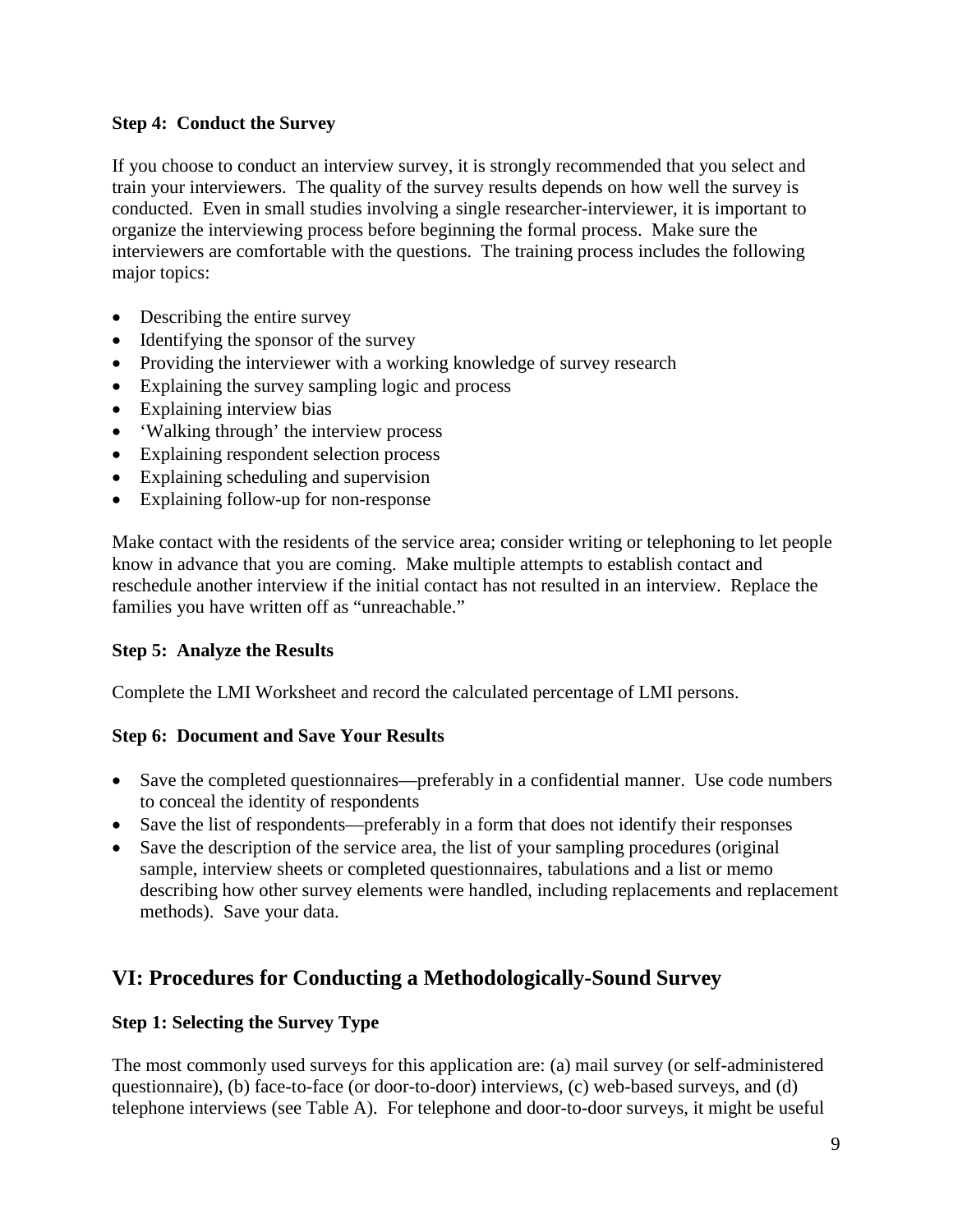for the survey team to notify people by mail in advance to let them know that they will be contacted for a survey. This can overcome resistance due to 'telemarketing fatigue.'

## **(a) Mail (or Self-Administered) Questionnaires**

A questionnaire is a set of questions sent by mail accompanied by a letter of explanation and a self-addressed stamped envelope for returning the questionnaire. The respondent is expected to complete the questionnaire, put it in the envelope and return it. To overcome people thinking a questionnaire is too burdensome, researchers often send a self-mailing questionnaire that can be folded in a certain way so that the return address appears on the outside. That way, the respondent does not risk losing the envelope.

## **Advantages of Mail Questionnaires**

- Covers large geographic area
- Provides an opportunity for honest answers to very personal questions
- No travel required
- Enables researcher to target a particular segment of the population
- Allows respondents to complete the questionnaire at their convenience

## **Disadvantages of Mail Questionnaires**

- May have possible coverage errors; for example, address lists might be inaccurate or out of date (duplicate address, incomplete or wrong addresses)
- Not appropriate for requesting detailed written responses
- May have a low return rate if too lengthy, poorly worded, or seems too personal
- May not have anyone available to assist the respondent with questions, especially if the questions are in English but the respondent's primary language is not English. Provisions must be made to provide non-English-speaking residents with a questionnaire in their own language. Also, provisions must be made for collecting responses from visually-impaired residents
- Easiest for people to disregard, postpone, misplace or forget about it
- Needs to allow longer time to collect responses
- Costly—must pay for return postage to get a decent response rate; also you have paid for postage even for those that aren't returned
- It's all or nothing—people will either do it all or not at all; with phone or in-person surveys, one might at least get some answers
- Lack of control over who fills out the questionnaire (for example, a child)
- People are more likely to give an inaccurate answer or provide the answer they think you want

HUD does not recommend mail surveys unless at least one follow-up letter or telephone call is made to obtain an adequate response rate. Combining a mail survey with a follow-up letter or telephone call may improve the rate of response.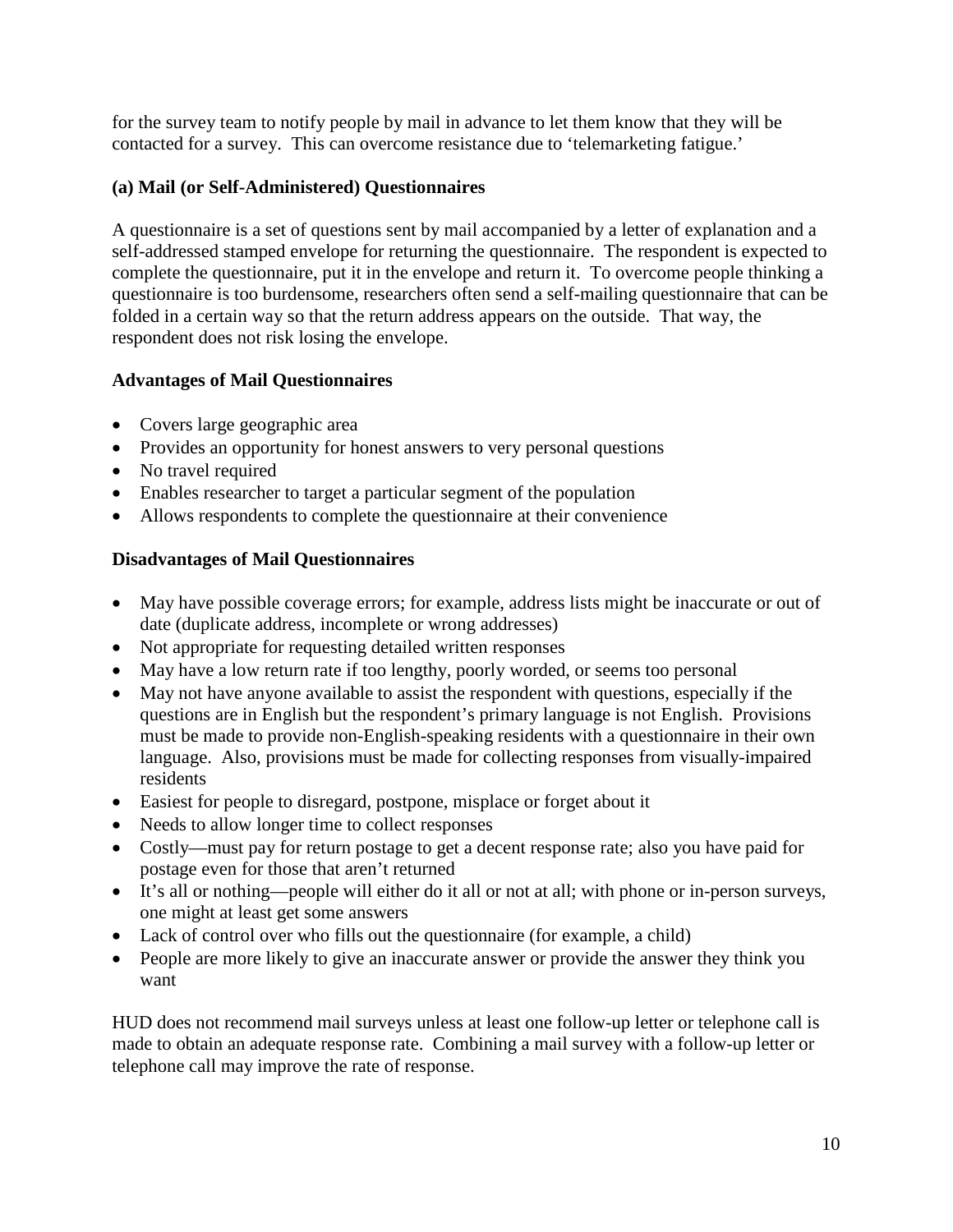#### **(b) Face-to-Face (Door-to-Door) Interviews**

Face-to-face (door-to-door) interviews are where an interviewer asks questions of another (the respondent) in a face-to-face encounter. It involves more work since the interviewer must go and knock on doors in order to obtain interviews. However, in small areas this type of survey may be the easiest because one can define the service area by its geographic boundaries and develop procedures for sampling within those boundaries so that a list of families living in the area is not required. Interviewers have to be well trained to ensure that procedures are consistently followed and that responses are not influenced by facial expressions.

## **Advantages of Face-to-Face Interviews**

- Is a very reliable method of data-collection
- Researcher has full range and depth of information
- Interview may be scheduled to suit respondent's daily agenda
- Respondent has the option to ask for clarifications
- Target population may be easily located and defined
- People may be willing to talk longer, face-to-face, particularly with in-home interviews that have been arranged in advance

## **Disadvantages of Face-to-Face Interviews**

- Responses may be less candid and less thoughtful
- Interviewer's presence and characteristics may induce bias responses
- Interviewer is required to go to the respondent's location
- Residents who prefer anonymity may be reluctant to respond
- May reach a smaller sample
- Lengthy responses must be sorted and coded
- Can take too much time
- Costs more per interview than other survey methods; particularly true in rural areas where travel time is a major factor
- May not be able to gain access to the house (e.g., locked gates, guard dogs, "no trespassing signs," etc.)
- Translators may be needed when dealing with non-English speakers

## **(c) Web-based Survey**

A web-based survey is a data collection method whereby the questionnaire is administered online (i.e., through the internet). The questionnaire in a web-based survey may be the same as the questionnaire in mail surveys; the only difference is that rather than send it to the respondent by mail, the questionnaire is administered online.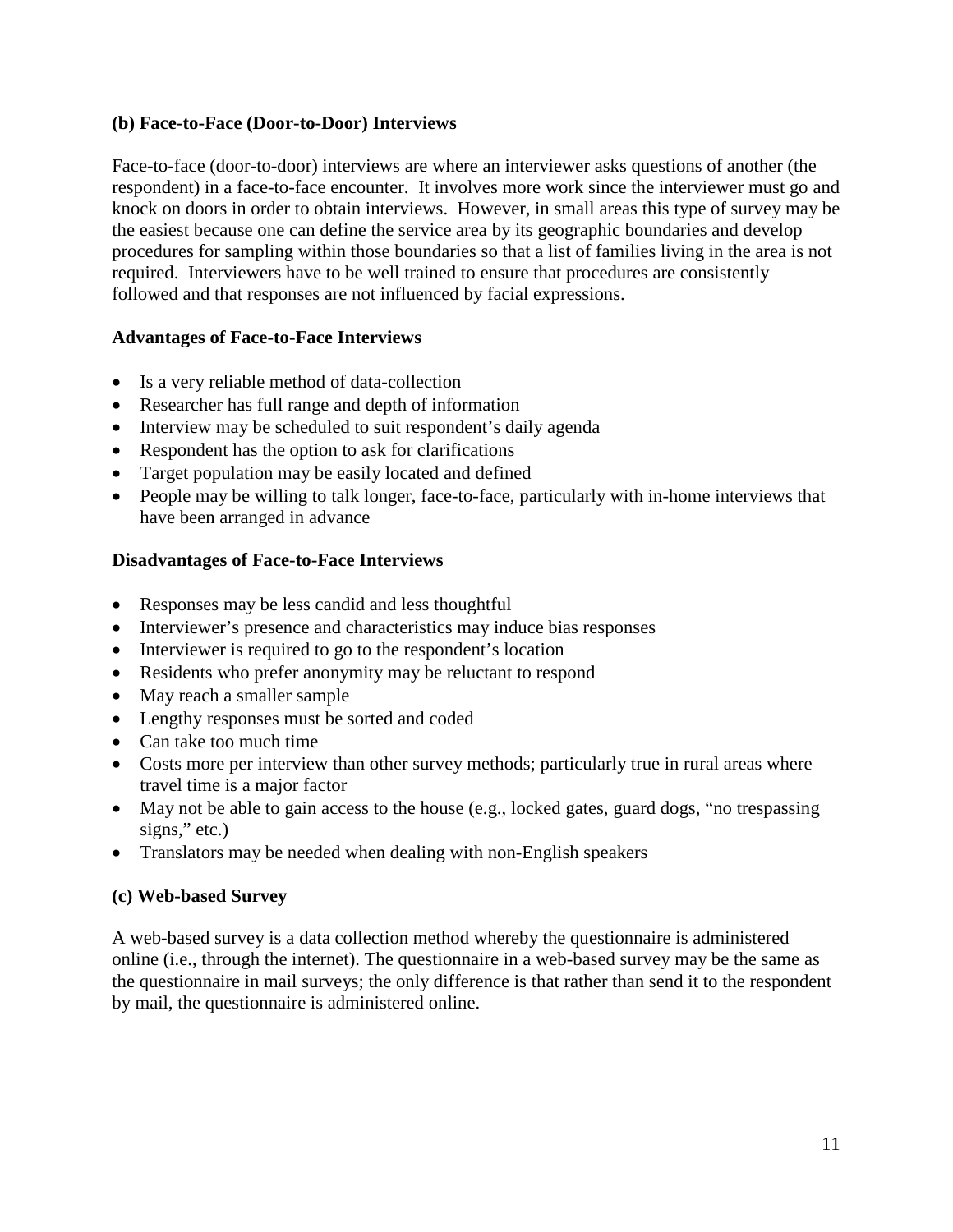## **Advantages**

- Respondent identity can be readily protected (unlike in paper questionnaires)
- Can be used to collect a large amount of data in major urban areas in a relatively short amount of time
- The privacy afforded by the computer makes it easier for respondents to provide honest answers to very personal questions
- No travel is required if respondent has internet at home
- Respondents are able to complete the questionnaire at their convenience within the time limit
- Responses can be automatically validated
- Automatic validation of responses enables the researcher to proceed directly to data analysis
- Surveys can be designed to accommodate those with visual, speech or hearing impairments, and can be translated into other languages to accommodate those with Limited English **Proficiency**

## **Disadvantages**

- Low-income families may not have internet at home and may be unwilling to go to a public library in order to respond to the survey therefore, it may be difficult getting a representative sample of the target population
- Also, the lack of internet at home and unwillingness to go to a public library to use the internet to participate in the survey may lead to a low response rate
- Easiest for people to disregard due to telemarketing fatigue
- It is costly to incorporate features that allow participants to respond only once
- Not easy to do follow-ups so as to improve response rate
- Equipment malfunction such as browser freeze or server crash may cause participant not to finish the process resulting in missing data
- A web survey is practically impossible in areas devastated by natural disasters
- Lack of control over who is completing the web survey

## **(d) Telephone Interviews**

A telephone interview is a data collection technique in which one person (an interviewer) asks questions of another (the respondent) via telephone. Telephone numbers of potential participants must be selected randomly. The interviewer must ensure that the respondent is someone competent and knowledgeable enough to answer questions about the family income status. In a telephone survey, you must devise a method for contacting those families without telephones or those with unlisted numbers. Hence it may be preferable to conduct door-to-door interviews in small service areas, especially in rural areas.

## **Advantages of Telephone Interviews**

- Relatively easy to conduct
- Saves money and time
- Appearance and demeanor of interviewer do not influence the respondent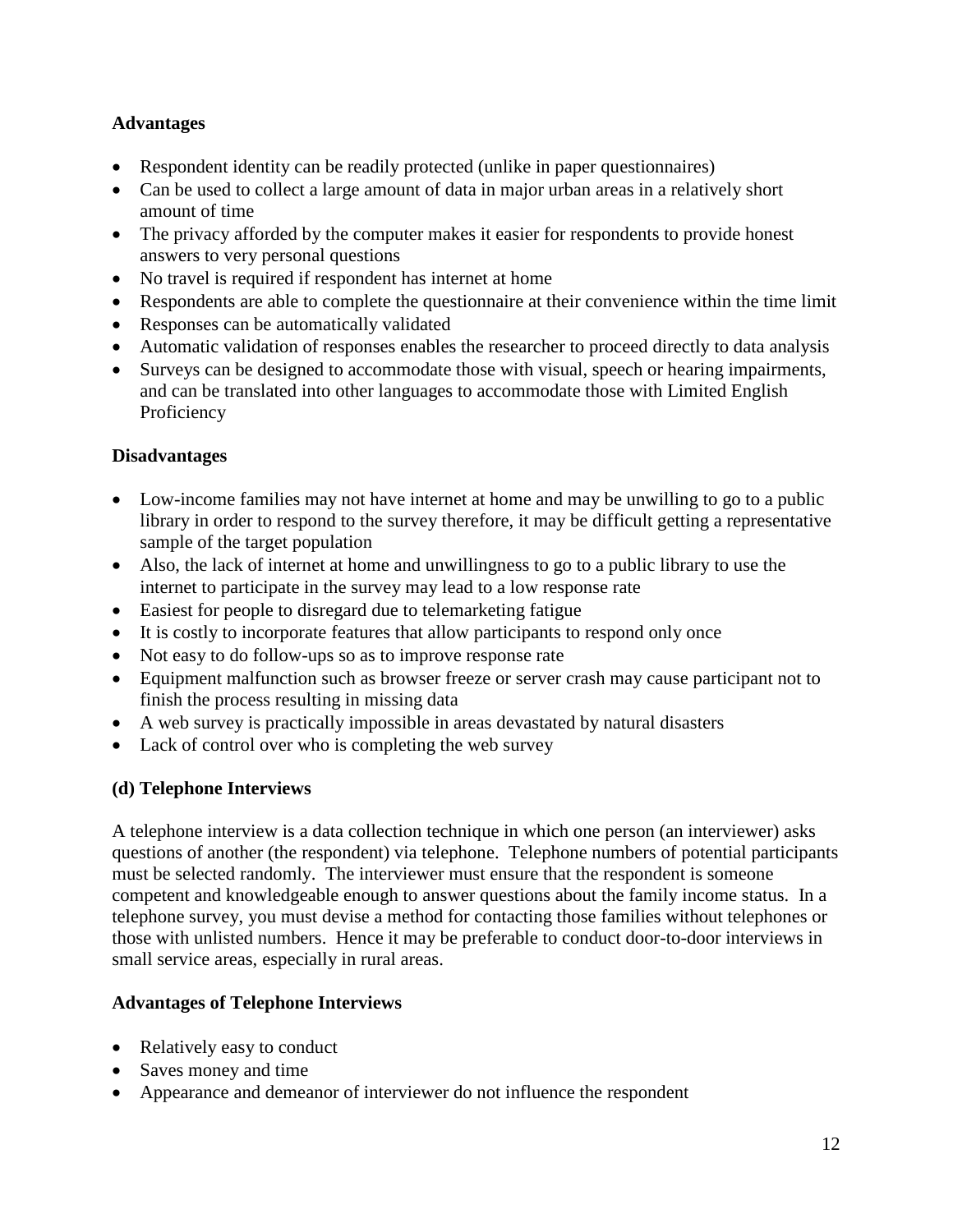- Respondents may be more honest in giving socially disapproved or sensitive answers due to greater anonymity for respondent
- Interviewer may use an alias rather than his/her real name for privacy or to conceal ethnicity if relevant to the study
- Allows interviewer to ask follow up questions
- No fear for personal safety

## **Disadvantages of Telephone Interviews**

- Respondents may be hostile to interviewers because of experience with previous telemarketing sales calls disguised as surveys
- Respondents may terminate the interview abruptly
- The interviewer may have problems reaching potential respondents by telephone because of the prevalence of answering machines that screen telephone calls
- May not be able to reach households with unlisted numbers, no telephone at all, or families that use only cell phones
- Some people do not like the intrusion of a telephone call to their homes
- Difficulty of reaching people due to reasons such as conflicting schedules
- It may be easier to be less candid to someone on the phone than in person
- Difficult to get accurate answers from non-English speakers
- Provisions must also be made for collecting responses from hearing or speaking-impaired residents.
- May not be able to reach residents who, due to cultural norms, do not use telephones

Since there are advantages and disadvantages to each approach, a grantee may use multiple methods to ensure equal access to and hence maximize response rates

## **Step 2: Developing a Questionnaire**

Constructing a questionnaire requires decisions concerning the content, wording, format, and placement of questions—all of which have important consequences on the results of what you intend to measure. There are basically four areas involved in constructing a questionnaire:

- Determine the question content, scope, and purpose
- Choose the response format to be used in collecting information from the respondent
- Word the questions so as to get at the issue of interest
- $\bullet$  Determine how best (i.e., the order) to place the question(s) of interest among other questions in the questionnaire

It is important that all respondents be asked the same questions, in the same order, and their responses recorded exactly, without additions or deletions. To ensure this, the questions must be written properly and the exact response of each respondent recorded as it is presented. It is recommended that interviewers carry two cards for each family. One card will contain figures for each low- and moderate-income level and its corresponding family size (see Table A). If racial data are to be collected, the other card will contain the following racial categories: White,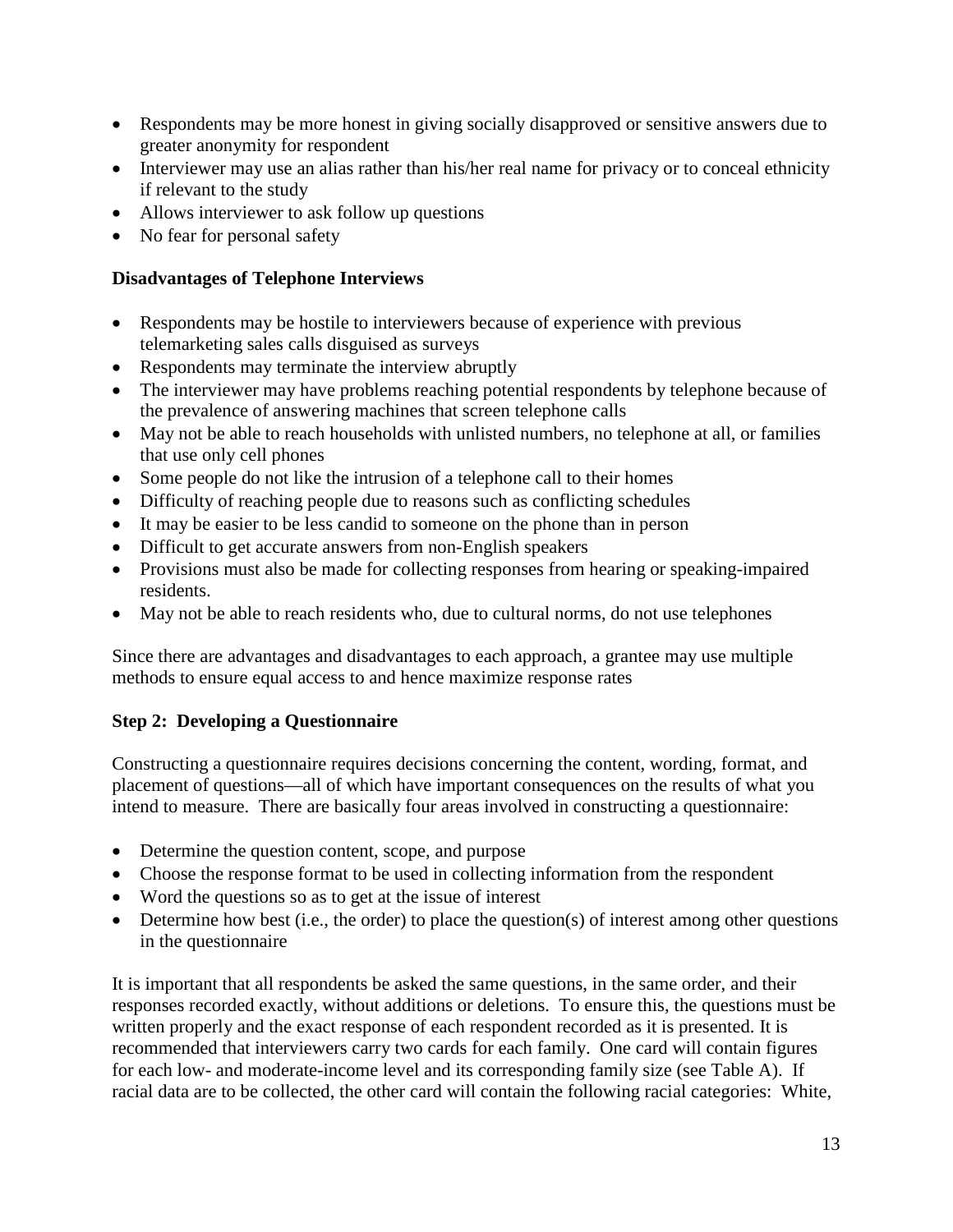Black/African American, Asian, American Indian/Alaskan Native, and Native Hawaiian/Other Pacific Islander, American Indian/Alaskan Native & White, Asian & White, Black/African American & White, American Indian/ Alaskan Native & Black/African American, Other Multiracial; and the following ethnic categories: Hispanic, Latino, or not Hispanic or Latino.

| <b>Card Number</b> | <b>Number of Persons in Family</b> | <b>Low/Mod Income Level</b> |
|--------------------|------------------------------------|-----------------------------|
|                    |                                    |                             |
|                    |                                    | \$19,800                    |
|                    |                                    | \$22,650                    |
|                    |                                    | \$25,450                    |
|                    |                                    | \$28,300                    |
|                    |                                    | \$30,050                    |
| n                  | h                                  | \$31,850                    |
|                    |                                    | \$33,600                    |
| 8                  | 8                                  | \$35,400                    |
| 9+                 | $9+$                               | $$37,200+$                  |
|                    |                                    |                             |

**TABLE A - Illustration of Income Cards**

Information about the racial and ethnic composition of the service area may be obtained directly from ACS data. However, HUD does not object to collecting information about racial and ethnic composition of the service area from the survey. CDBG regulations at 24 CFR 570.506(g)(2) for the Entitlement program and 24 CFR 570.490(a)(1) for the State program require submission of data on the racial, ethnic and gender characteristics of persons who are applicants for, participants in or beneficiaries of their CDBG programs. This information must be reported for each activity and should indicate the number persons benefiting by race, ethnicity, and gender.

## **Sample Questions**

## **Question 1**

How many families currently reside at this address? \_\_\_\_\_\_\_\_\_\_\_\_\_\_\_\_\_\_ (If more than one family, each family must complete a separate questionnaire since more than one family can be living in one household).

#### **Question 2**

How many persons are there in your family including yourself?  $\qquad \qquad$  (If you are single with no dependents, write 1).

If more than one family resides at the address, complete the following: Family  $#1$ : family size (i.e., number of persons in family)  $\qquad \qquad$ Family #2: family size (i.e., number of persons in family) \_\_\_\_\_\_\_\_\_\_\_\_\_\_\_\_\_\_\_\_\_ Family  $#3$ : family size (i.e., number of persons in family)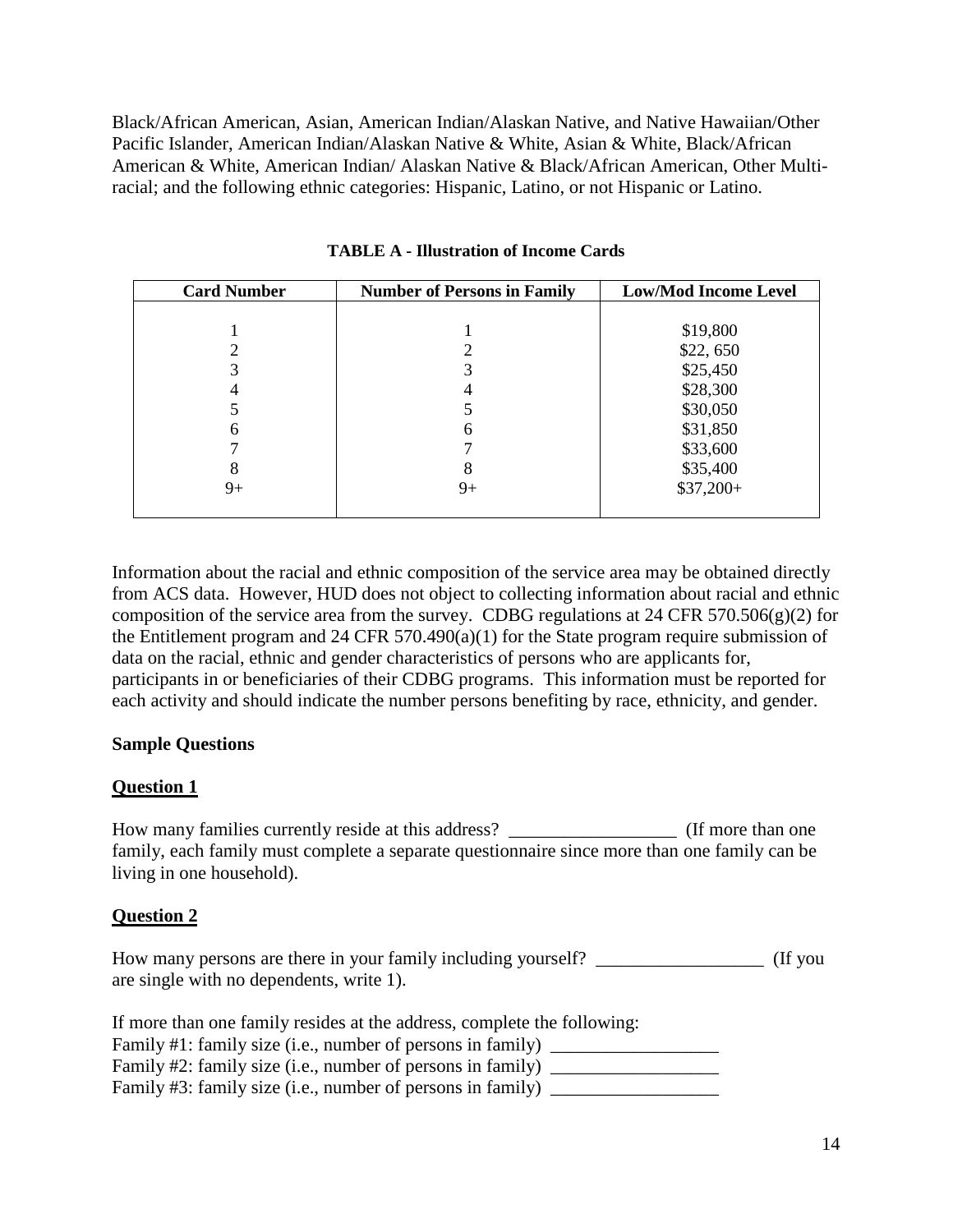## **Question 3**

Is the current, combined income of all family members residing at this address (including any related, dependent persons over 65 or working dependent children over 18) above or below the figure quoted on this card? \_\_\_ Yes, \_\_\_ No (Present the card showing family sizes and income levels from Table A).

#### **Question 4**

*Please, check the ethnic group to which you belong:* Hispanic or Latino\_\_\_\_\_, Not Hispanic or Latino\_\_\_\_\_\_

*Please, check the racial group to which you belong:*

White \_\_\_\_\_, Black/African American \_\_\_\_\_, Asian \_\_\_\_\_, American Indian/Alaskan Native and Native Hawaiian/Other Pacific Islander \_\_\_\_\_, American Indian/Alaskan Native & White \_\_\_\_\_, Asian & White \_\_\_\_\_, Black/African American & White \_\_\_\_\_, American Indian/ Alaskan Native & Black/African American \_\_\_\_\_, Other Multi-racial \_\_\_\_\_. (Present the card showing various categories).

#### **Step 3: Selecting the sample**

The selection of a sample of families to interview involves a series of steps. Begin by defining the population whose characteristics are to be estimated. Then, determine how many families in that group must be sampled in order to accurately estimate the overall characteristics. Next, make some allowances for families that may not be readily available for the interview. Finally, select the families to be interviewed. This section discusses each of these steps.

## **Defining the Population**

If you (i.e., staff of the grant recipient) are trying to determine the proportion of families in a neighborhood with low- and moderate-incomes, that neighborhood is the population. However, instead of a neighborhood, the population may be a town, a county, or defined by some other boundary. But before you can obtain a sample, you must clearly define what area you want the sample to represent. For example, assume that the population is a neighborhood with about 400 families. You will sample from the 400 families and make estimates about the income levels of all of the persons in the sample.

Once you have defined your population, you need a method of identifying the families in that area so that you can interview them. Ideally, for a given neighborhood, you would have a list of every family living in the neighborhood and perhaps their telephone number. Then, you would devise a procedure to randomly select the families you want to interview. One way would be to go to the neighborhood and randomly select which homes to go to for an interview—the advantage of this method is that the houses are there, so you can go right to them instead of using a list. After collecting information on the various families, you can then make some estimates about the number of people in the neighborhood and their incomes.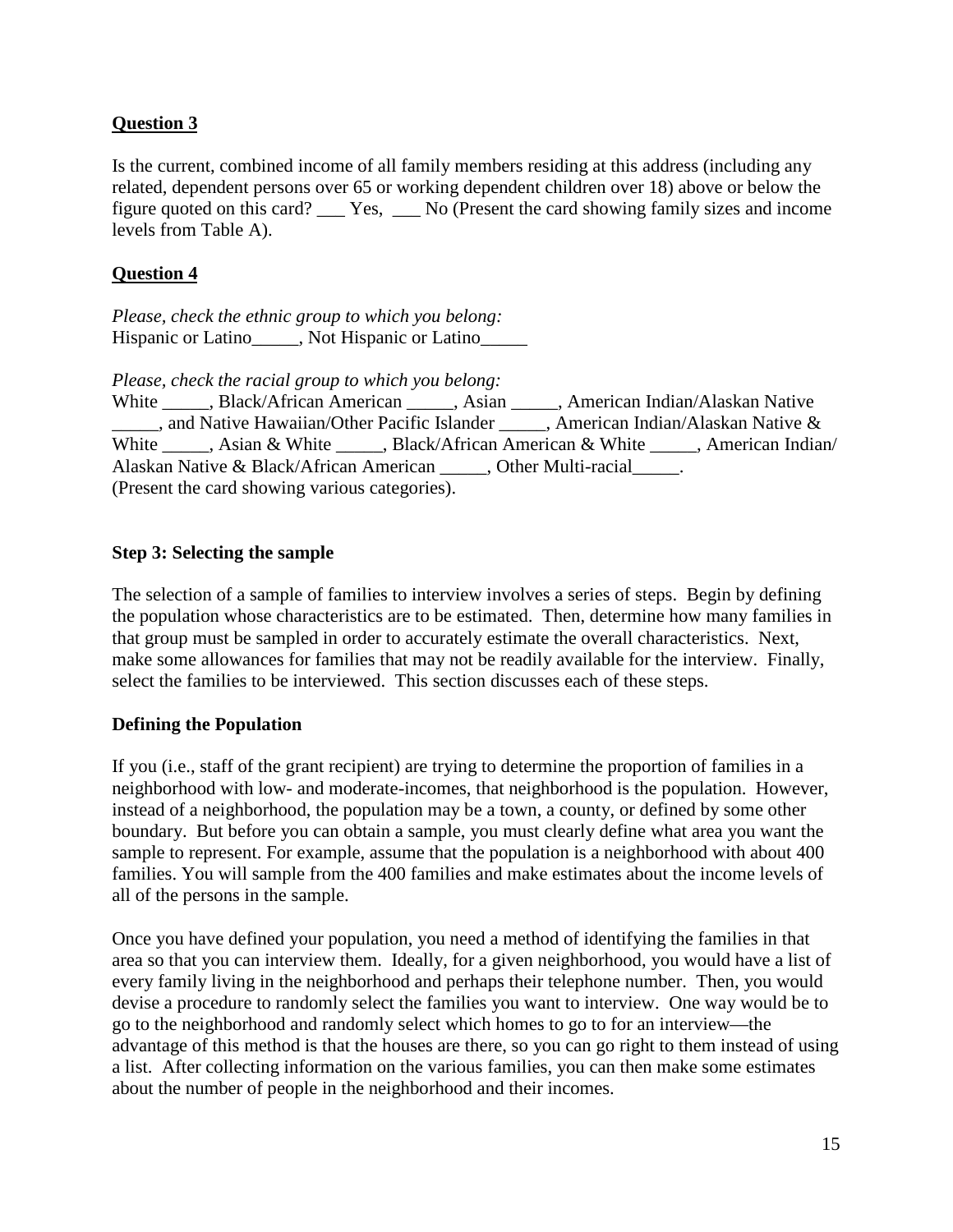City indexes (if available and up-to-date) usually provide the best source of household information suitable for sampling. Telephone books (no longer available in all communities) may be adequate, but keep in mind that you will miss people without landlines or with unlisted numbers. Also, telephone directories usually will have far more people listed than those who are in the service area, so you will need to eliminate those outside of your service area. Tax rolls are a source of identifying addresses in an area; however, they identify only property owners instead of residents. Also, tax rolls generally identify building addresses, whereas in the case of apartment buildings you are interested in the individual apartments. You can use tax rolls to identify addresses to go to, in order to get an interview, but you cannot use them as the basis of a mail or telephone survey (unless you have access to a telephone directory that identifies telephone numbers by property address).

#### **How Big a Sample?**

After you have defined your population and selected a method for identifying individual families in the service area, you must next determine how many families to survey—that is, the sample size. A sample is representative of the population from which it is selected if its aggregate characteristics closely approximate those same aggregate characteristics in the population. The larger the sample, the more likely it is that its aggregate characteristics truly reflect those of the population. However, sample size is not dependent on the size of the population, for large populations. This means that a random sample of 500 people is equally useful in examining the characteristics of a state of 6,000,000 as a city of 100,000 or 50,000. For this reason, the size of the population becomes relevant when dealing with sparsely populated areas.

Sample Size Calculator (SSC) is a website (*http://surveysystem.com/sscalc.htm*) developed by Creative Research Systems to enable survey researchers to calculate sample sizes from various population sizes. To use the SSC you need both the confidence interval and the confidence level. The confidence interval is the range of values within which a population parameter is estimated to lie. Confidence interval is sometimes referred to as margin of error  $(+ or -)$ .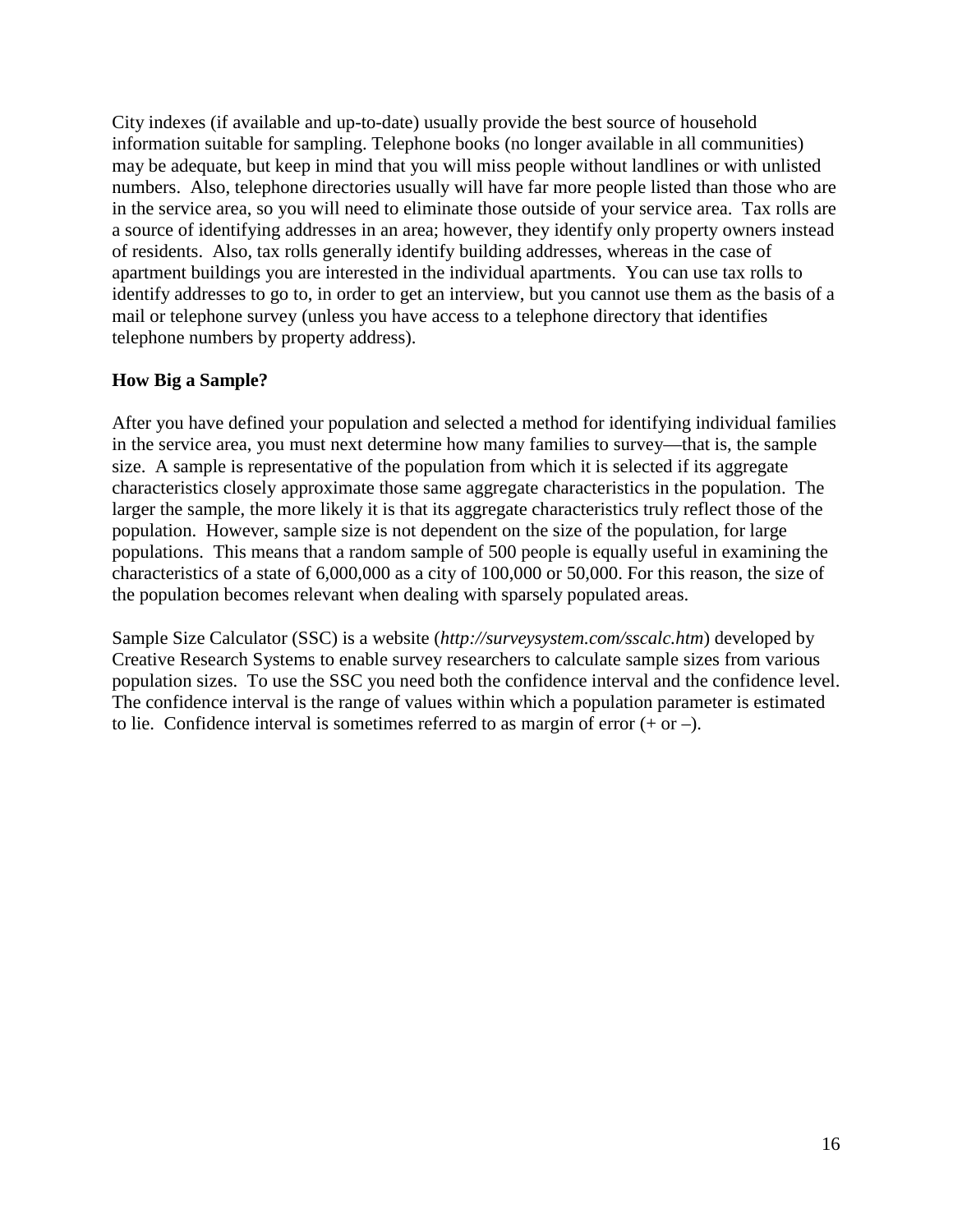| <b>Total Number of</b>                        | <b>Sample Size: Number of Families</b> |                                  |  |
|-----------------------------------------------|----------------------------------------|----------------------------------|--|
| <b>Families in the</b><br><b>Service Area</b> | 95% Confidence Level                   |                                  |  |
|                                               | Confidence Interval $=$ 4              | Confidence Interval $=$ 5        |  |
| 50                                            | $46 - 50$ (may conduct a census)       | $43 - 50$ (may conduct a census) |  |
| 60                                            | $51 - 59$                              | $47 - 57$                        |  |
| 80                                            | $67 - 75$                              | $61 - 71$                        |  |
| 110                                           | $89 - 97$                              | $81 - 91$                        |  |
| 150                                           | $116 - 124$                            | $103 - 113$                      |  |
| 210                                           | $152 - 160$                            | $131 - 141$                      |  |
| 290                                           | $192 - 200$                            | $160 - 170$                      |  |
| 400                                           | $236 - 244$                            | $191 - 201$                      |  |
| 700                                           | $319 - 327$                            | $243 - 253$                      |  |
| 1200                                          | $396 - 404$                            | $286 - 296$                      |  |
| 1800                                          | $446 - 454$                            | $312 - 322$                      |  |
| 2500                                          | $480 - 488$                            | $328 - 338$                      |  |

#### **Table B – Sample Sizes at 95% Confidence Level**

For example, if a survey shows that 55 percent of a randomly selected sample has the parameter under investigation and the confidence interval is 5, what that means is that the actual percentage of the population which has that parameter may lie within the interval 50 to 60. Confidence intervals are applicable only in surveys where the sample is randomly selected from the relevant population.

The confidence level is the estimated probability that a population parameter lies within a given confidence interval. The confidence level tells you how sure you can be. It is expressed as a percentage and represents how often the true percentage of the population with the parameter being examined lies within the confidence interval. The 95% confidence level means you can be 95% certain; the 99% confidence level means you can be 99% certain. Most researchers use the 95% confidence level because the 99% level leaves very little margin for error.

The numbers in the column titled "Total Number of Families in the Service Area" in Table B, are hypothetical numbers. If the total number of families in your service area does not match any of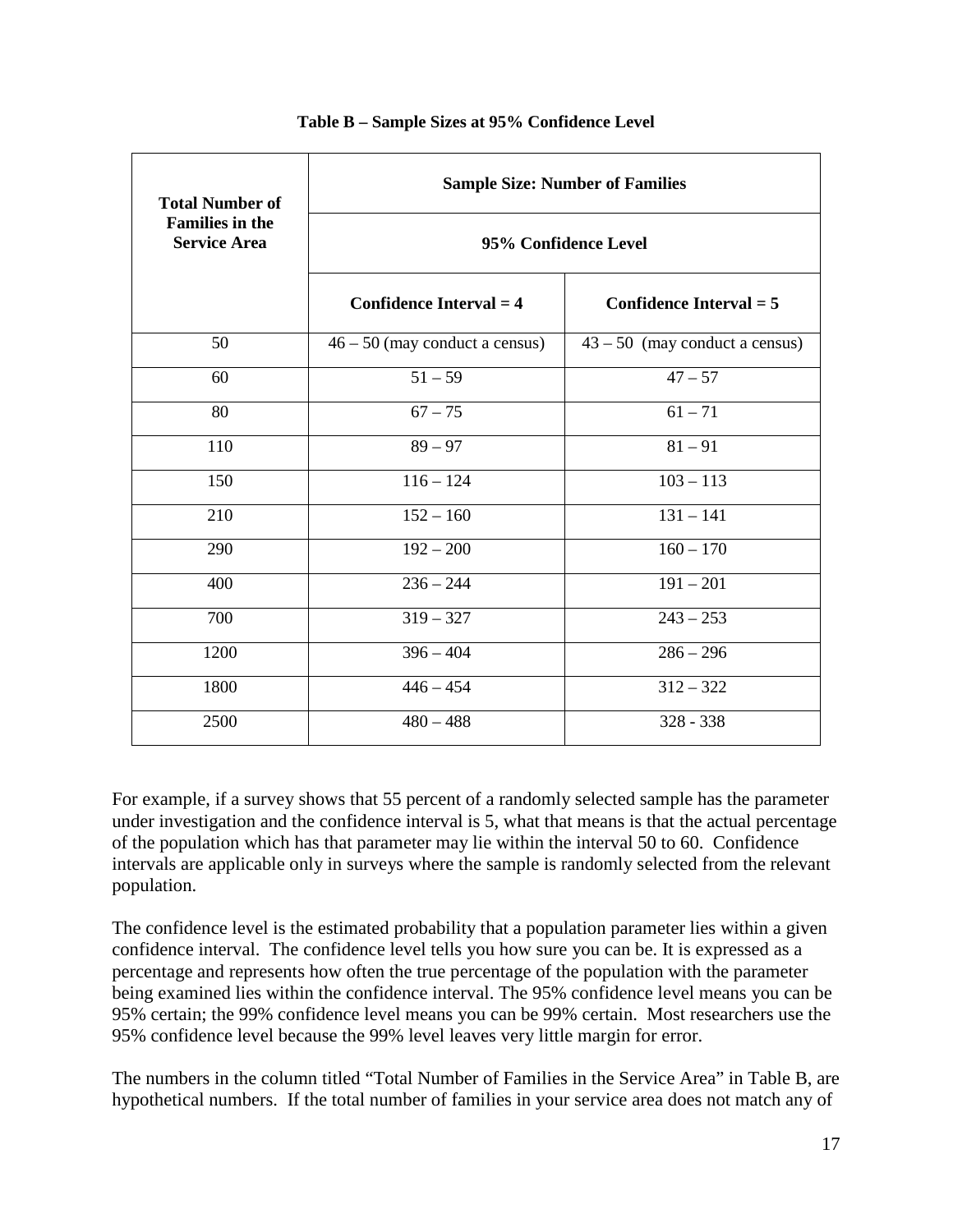the numbers in Table B, select a confidence level and a confidence interval, and use the SSC to calculate the number of families in your sample.

As seen in Table B, at the same confidence level, sample size decreases as confidence interval increases. A confidence interval provides a range of values which contain the population parameter of interest. The confidence interval estimate gives an indication of how much uncertainty there is in the estimate. The narrower the confidence interval, the more precise is the estimate. For example, when the total number of families in the service area is 80, the range for the number of families is  $67 - 75$ , at a confidence interval of 4 compared to a range of  $61 - 71$ , for a confidence interval of 5. This has serious implications on the representativeness of the sample. For any given population, the sample size will be larger at a confidence interval of 4 than at a confidence interval of 5. A small sample size may decrease the extent to which the sample is representative of the population.

## **Unavailable Persons and Other Non-responses**

The standard requirements for conducting surveys include not only the notion that systematic, representative sampling methods be used, but also that high response rates be obtained and statistical weighting procedures be imposed to maximize representativeness. No matter what you do, some families will not be home during the time you are interviewing, some will refuse to be interviewed, some will terminate the interview before you finish, and some will complete the interview but fail to provide an answer to the key question on income level. If you choose to get responses from replacements, they must be selected through a random sampling process. As a matter of policy (with the intent to preserve the credibility of the results of the survey), nonrespondents are classified as non-LMI persons. The decision to get responses from replacements may become inevitable if the proportion of non-responses is high enough to affect the validity of the results of the survey. Non-response rates greater than 20 percent may affect the validity of the survey; for example, a non-response rate can become a serious problem when a 100% survey (referred herein as census) is conducted instead of a survey (as may the case in sparsely populated areas). If the non-response rate is too high, there is the risk of not having enough LMI respondents to make the required percent of the total population of the service area.

## **Drawing Samples**

In random sampling, you are looking at a portion of everyone in a group and making inference about the whole group from the portion you are observing. For those inferences to be most accurate, everyone who is in the group should have an equal chance of being included in the sample. If you encounter 'unreachables' you should replace them with the next family in the list, in the order they were selected.

If you do not have a list of all the families in a service area you are trying to measure, but you know the geographic boundaries of the area, you might randomly select a point at which to start and proceed systematically from there. You will achieve more accuracy if you are not too quick to write off a family as unreachable. You are more likely to achieve randomness if you obtain interviews from the families you selected first. Thus, if you are doing a door-to-door survey, you probably should make two or more passes through the area (preferably at different times) to try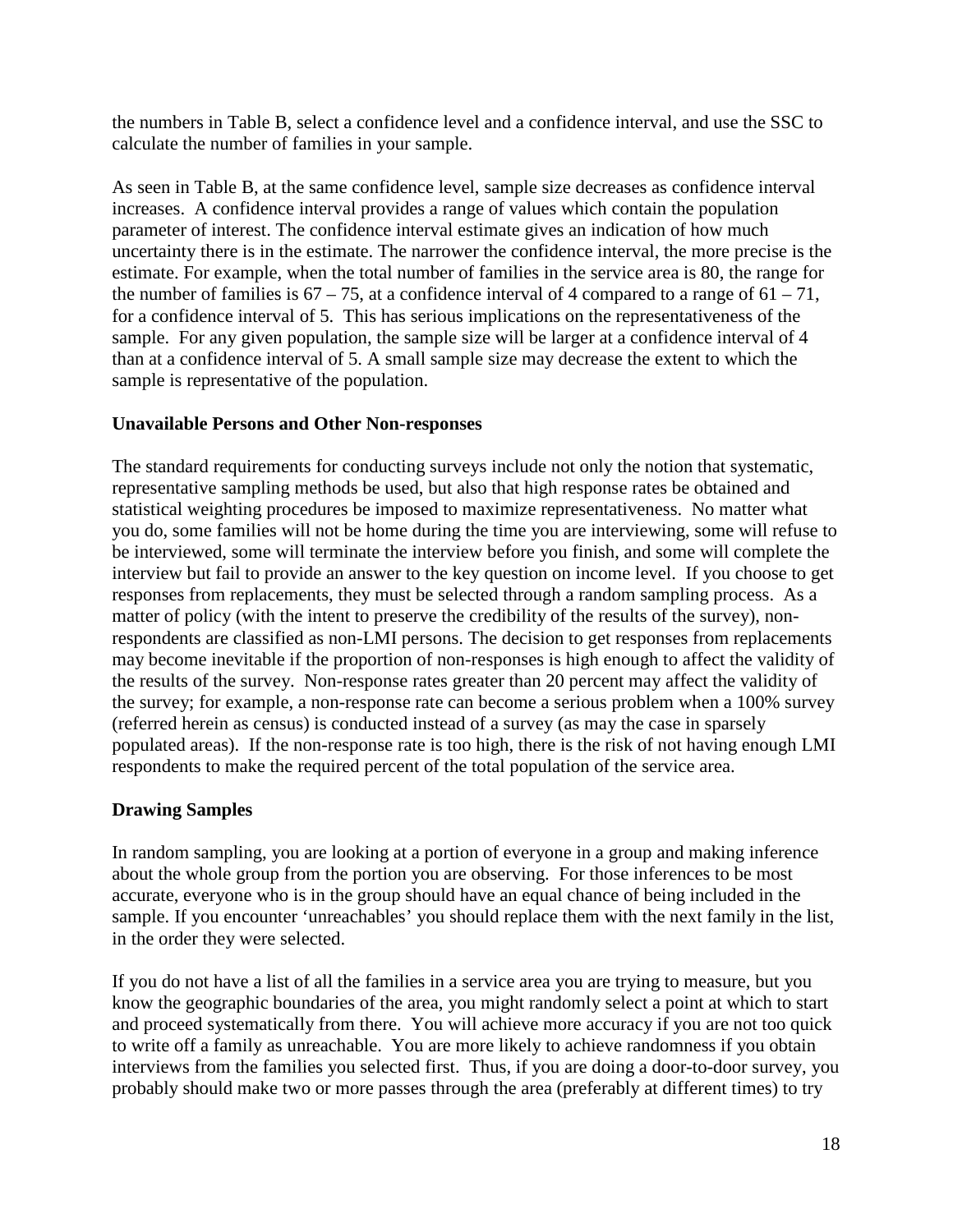to catch a family at home. Frequently they will be busy, but may say that they can do the interview later—you should make an appointment and return. Only after at least two tries or outright refusal should a sampled family be replaced. With a telephone survey, at least three or four calls should be made before replacing a family.

## **Step 4: Conducting the survey**

To carry out the survey, you have to reproduce a sufficient number of questionnaires, recruit and train interviewers, schedule the interviewing, and develop procedures for editing, tabulating, and analyzing the results.

## **Publicity**

To promote citizen participation, advance notice may be needed. A notice in a local newspaper or announcements at churches or civic organizations let people know that you will be conducting a survey to determine the income levels of the area. Citizens can also be informed through local government websites and/or email listserve used for sending announcements to residents. Also, neighborhood associations and civic organizations may have websites or email listserve that can be used for publicity If people are notified in advance how, why, and when they will be contacted, they may be more likely to cooperate.

As with all aspects of the survey and questionnaire, any publicity must be worded so that it does not bias the results. For example, it is better to say that the community is applying for a CDBG grant and that, as part of the application, the community has to provide current estimates of the incomes of the residents of the service area. It is not appropriate to say that, in order for the community to receive the desired funding, a survey must be conducted to show that most of the residents of the service area have low and moderate incomes.

## **Interviewers**

It may not be necessary to hire professional interviewers. Volunteers from local community groups and civic organizations serve well. Also, schools or colleges doing courses on civics, public policy, or survey research may be persuaded to assist in the effort as a means of providing students with practical experience. It is best if interviewers are chosen that make the respondents feel comfortable. For this reason, survey research companies often employ mature women as their interviewers. When interviewers are of the same race and social class as the respondent, the survey usually generates a better response rate and more accurate results. It is important that the interviewer commands the attention of the respondent, reads the question as written, and writes down the responses as given.

It is important that interviewers have all of the materials they need to complete the interview. Usually, you will want to assemble an interviewer kit that can be easily carried and includes all of the important materials such as: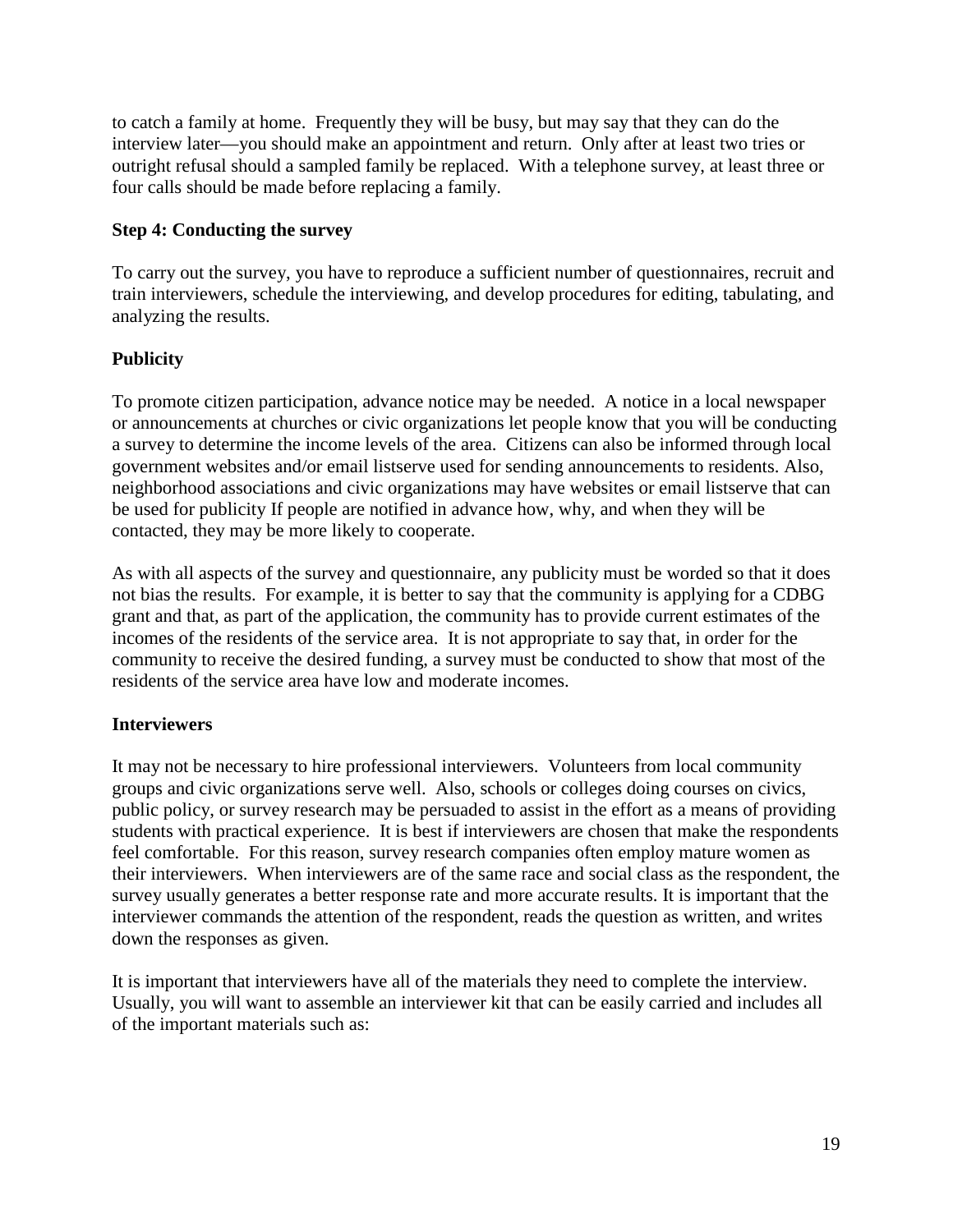- A 'professional-looking' 3-ring notebook (this may even have the logo of the organization conducting the survey)
- Map of the service area
- Sufficient copies of the survey instrument
- Official identification (preferably a picture ID)
- A cover letter from the sponsor of the survey
- A phone number the respondent can call to verify the interviewer's authenticity.

## **Contact and follow-up**

Initially, the interviewer should make contact with the head of the family or someone who is qualified to speak for the family and has knowledge about the family income. After making contact, the interviewer should introduce him/herself, state the purpose of the survey and solicit the participation of the respondent. If the interview is being conducted face-to-face, the interviewer should find the card for the family size of the respondent, hand it to the respondent, and then ask the questions and record the answers. If the interview is being conducted by telephone, a card cannot be used; therefore, the interviewer should make reference to the income level that is the threshold for a family of the size of that of the respondent. For example, if there are three persons in the respondent's family you might ask, "is the current combined income for your family during the past twelve months, less than or more than \$25,450?"

While the necessary questions are brief and simple, there are some additional factors to take into account when designing the questionnaire. First, the questions used in the survey cannot be "loaded" or biased. For example, the interviewer may not imply that the neighborhood will benefit or receive Federal funding if respondents say that they have low incomes. The questions must be designed to determine truthfully and accurately whether respondents are LMI persons. It is permissible to state that the reason for the survey is to gather information essential to support an application for funding under the CDBG program or to undertake a CDBG-funded activity in the area.

Second, bear in mind that questions about income are rather personal. Some respondents may be suspicious or reluctant to answer questions about their incomes—especially if they do not see the reason for the question. A good way to handle this problem is usually to put questions about income at the end of a somewhat longer questionnaire on other community development matters. In this instance, a local agency can use this questionnaire to gather some information on what the neighborhood sees as important needs or to gather feedback on a proposed policy or project. At the end of such a questionnaire, it is usually possible to ask questions on income more discretely. If this option is chosen, the interviewer should be cautioned that a lengthy questionnaire might cause respondents to lose interest before completing the survey. The ideal length here would probably be less than ten minutes, although certainly you could develop an even longer or shorter questionnaire as necessary.

Interviewers should plan to contact respondents at a time when they are most likely to get a high rate of response. Telephone interviews are usually conducted early in the evening when most people are home. Door-to-door interviews also may be conducted early in the evening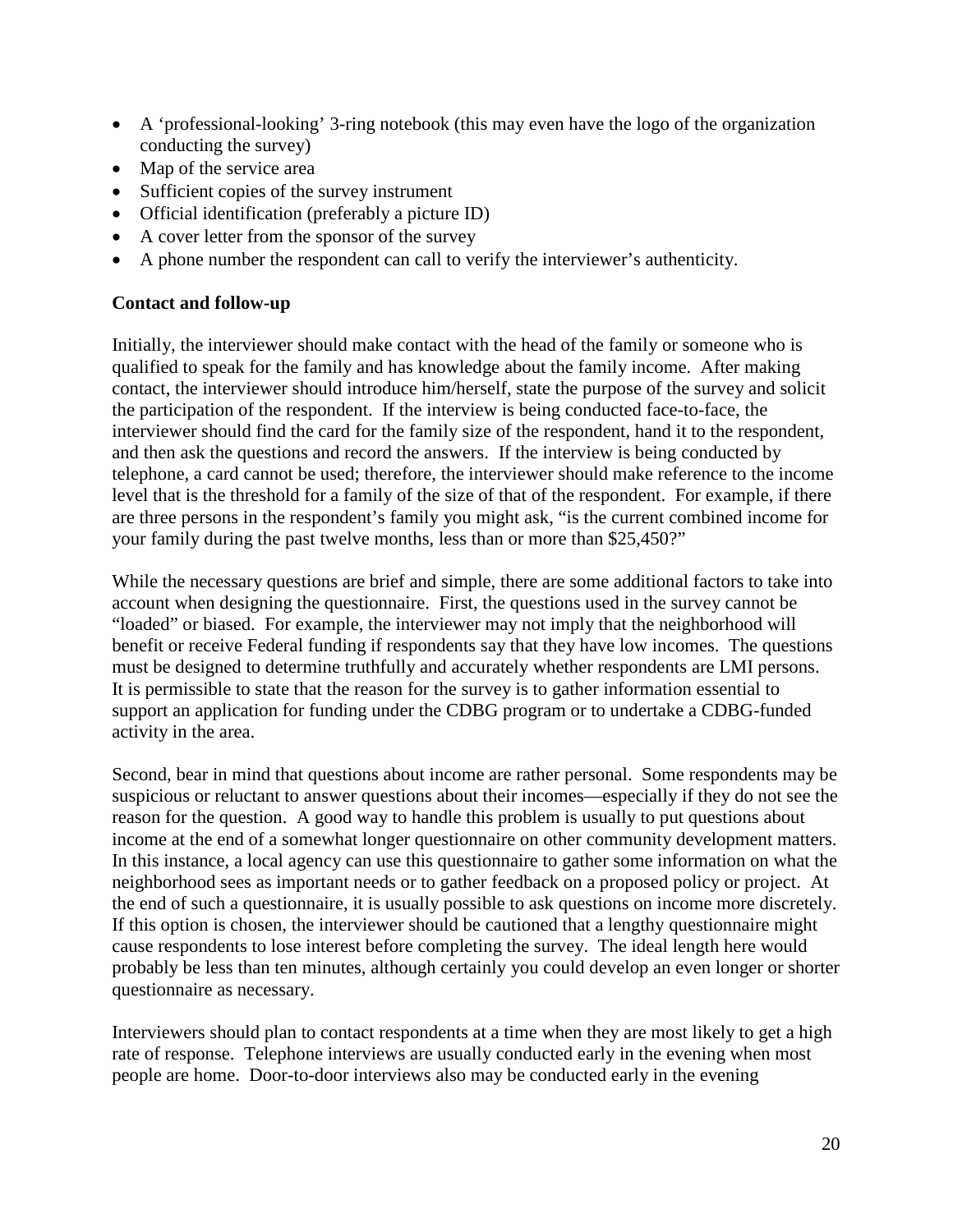(especially before dark) or on weekends. Interviewers should try again, at a different time to reach anyone in the initial sample who is missed by the initial effort.

Generally, avoid selecting interview times that risk yielding biased results. For example, interviewing only during the day, from Monday to Friday, will probably miss families where both the husband and wife work. Since these families may have higher incomes than families with only one employed member, your timing may lead to the biased result of finding a high proportion of low-and moderate-income households.

In making contact with a member of the family, the interviewer first has to determine that the person being interviewed has sufficient knowledge and competence to answer the questions being asked. The interviewer should ask to speak to the head of the family. If it is absolutely necessary to obtain an interview at the sample residence, the interviewer may conduct an interview with other resident adults or children of at least high school age only after determining that they are mature and competent enough to provide accurate information.

As part of your questionnaire, you should develop an introduction to the actual interview. This should be a standard introduction in which the interviewers introduce themselves, identify the purpose of the survey, and request the participation of the respondents. Usually, it is also a good idea to note the expected duration of the interview to let respondents know that the burden to them will be minimal.

Interviewers also should follow the set procedures for replacing "unreachables" (discussed in step 3). If they must write off an interview, they should follow this procedure. This replacement procedure is not random and thus will ensure the validity of your survey results.

## **The Interview**

Every interview includes some common components. There is the introduction where the interviewer is invited into the home and establishes a rapport that facilitates the process of asking questions. The first thing the interviewer must do is gain entry and several factors can enhance this. Probably the most important factor is the interviewer's initial appearance. The interviewer needs to dress professionally and in a manner that will be comfortable to the respondent. The initial appearance of the interviewer to the respondent sends simple messages—the interviewer is trustworthy, honest, and non-threatening.

The interviewer is standing at the doorstep and someone has opened the door, even if only halfway. The interviewer needs to smile and be brief. State why (s) he is there for and suggest what (s)he would like the respondent to do. For example, instead of saying "May I come in to do an interview?" the interviewer might try a more imperative approach like "I'd like to take a few minutes of your time to interview you for a very important study."

Without waiting for the respondent to ask questions, introduce yourself. The interviewer should have this part of the process memorized so (s)he can deliver the essential information in 20-30 seconds at most. The interviewer should state his (or her) name and the name of the organization (s)he represents; and show his or her identification badge. If the interviewer has a three-ring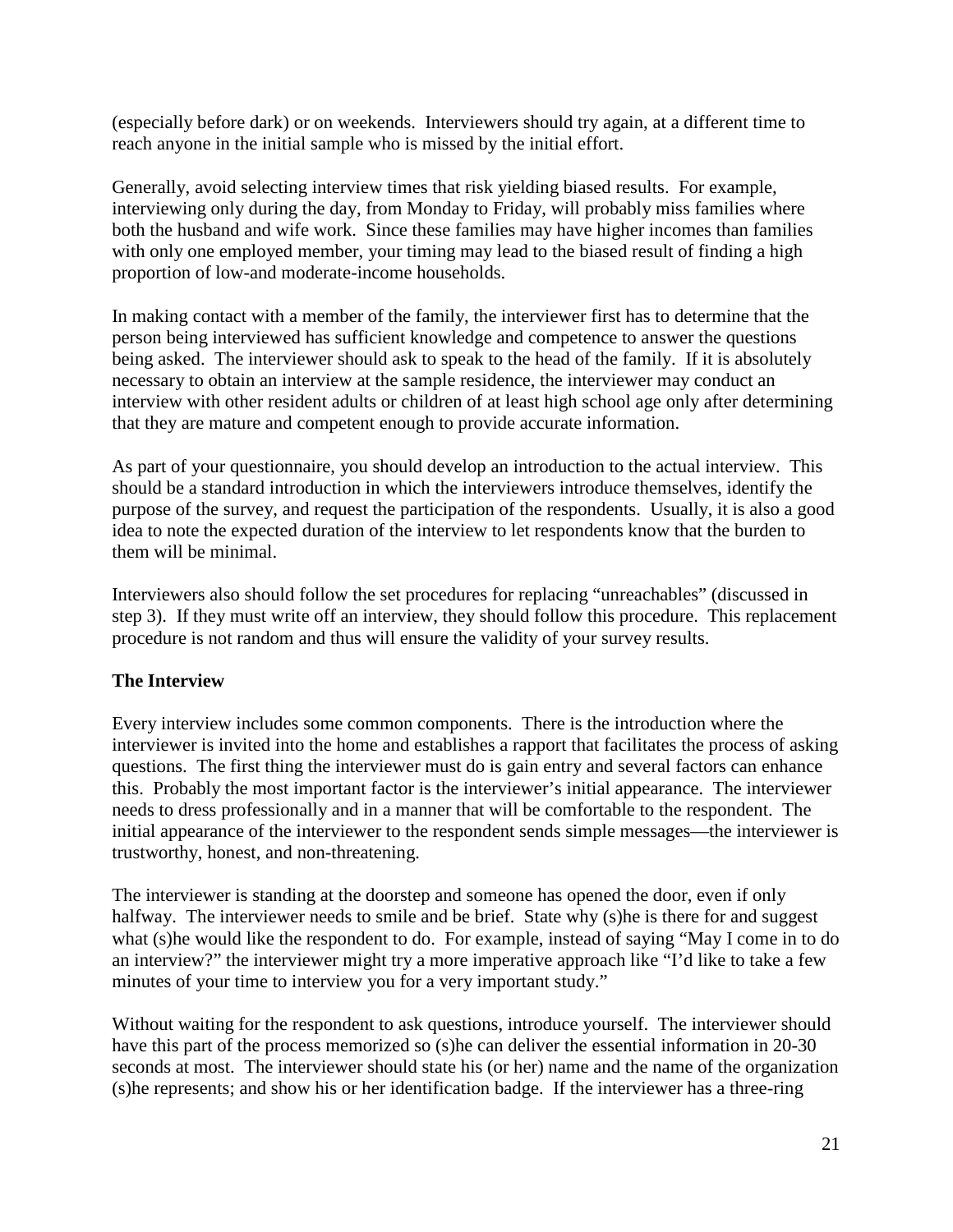binder or clipboard with the logo of the organization or sponsor, (s)he should have it out and visible. The interviewer should assume that the respondent will be interested in participating in the study—assume that (s)he will be doing an interview here.

If the respondent indicates that the interview should go ahead immediately, the interviewer needs an opening sentence that describes the study. Keep it short and simple. Use the questionnaire carefully, but informally. Interviewers should read the questions exactly as they are written. If the respondent does not understand the question or gives an unresponsive answer, it usually is best for the interviewer to just repeat the question. Do not attempt to guide the respondent to give particular responses. Questions should be read in the order in which they are written. The respondents' answers should be recorded neatly, accurately, and immediately as they are provided. At the end of the interview, and before proceeding to the next interview, the interviewer should always do a quick edit of the questionnaire to be sure that they have completed every answer correctly. This simple check helps to avoid the frustrating mistake of having taken the time and expense of conducting the interview, but without getting the information sought.

If other questions are included in the questionnaire and the questions on income are placed at the end, it is possible that a willing respondent may end the interview before getting to the critical questions on income. If it appears that the respondent is about to terminate the interview, it is recommended that the interviewer immediately tries to get an answer to the critical income question(s).

## **Editing**

Interviewers should turn their completed surveys over to the staff person (henceforth expert) for analyzing the data. That expert should review each survey to ensure that it is complete and that each question is answered only once and in a way that is clear and unambiguous. Questions or errors that are found should be referred to the interviewer for clarification. It also may be desirable to call the respondent, if necessary, to clarify incomplete or ambiguous responses. If a question or an error cannot be resolved, a replacement should be added and the new respondent contacted. Note that editing is an ongoing process because the expert may still discern errors that need correction during data tabulation and analysis.

## **Step 5: Determining the Results**

After collection and editing, the data are analyzed in two steps: (1) tabulate the responses from the questionnaires and calculate an estimated proportion of low-and moderate-income persons; and (2) determine how accurate that estimate is. The first part can be taken care of by completing the sample LMI Worksheet.

## **Tabulation**

Computer programs such as Excel, Access, Minitab, SAS, SPSS, etc. are easy to use for tabulating data. The computer also makes it relatively easy to check for accuracy and consistency in the data. However, you can perform the calculations by hand or with a calculator.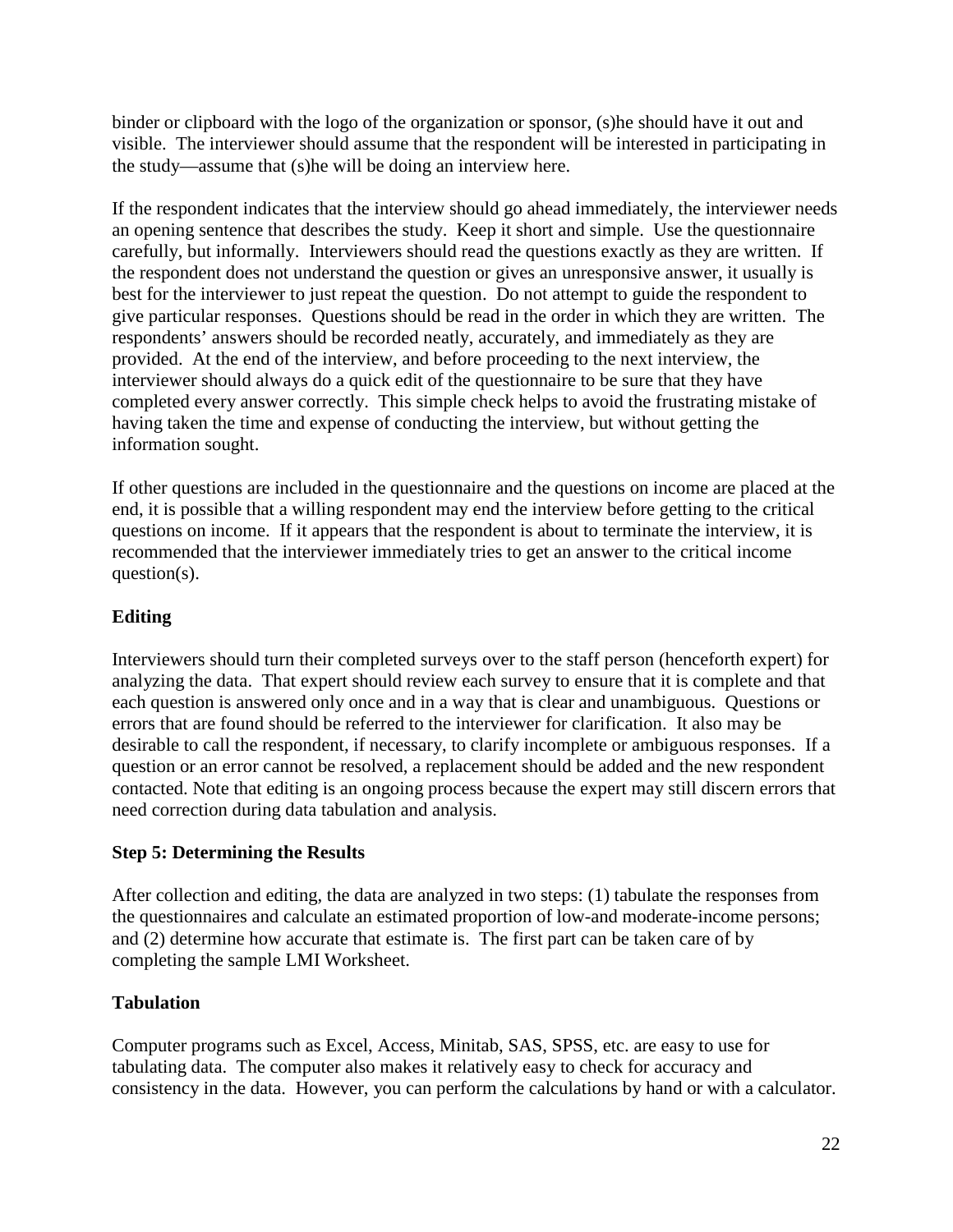Also, you can process the data by putting it on a code sheet, by entering it on a manual spreadsheet, or just by flipping through the completed surveys. Regardless of how you process and tabulate the data, when you are finished you should be able to complete the Low-and Moderate-Income Worksheet.

#### **Table D - Low- and Moderate-Income Worksheet**

| 1. Enter the Estimated total number of families in the<br>service area                                          |                      |
|-----------------------------------------------------------------------------------------------------------------|----------------------|
| 2. Enter the total number of families interviewed                                                               | 2. $\frac{1}{2}$ 2.  |
| 3. Enter the total number of persons in the families<br>interviewed                                             |                      |
| 4. Enter the total number of persons in the families<br>interviewed who are low- and moderate-income<br>persons |                      |
| 5. Divide Line 4 by Line 3                                                                                      | $5.$ $\qquad \qquad$ |
| 6. Multiply Line 5 by 100. This is the percentage of<br>LMI persons in the service area                         |                      |

#### **Analysis**

If you have done everything correctly, including random selection of the required number of families, and your estimate shows that less than 51 percent of the residents of the service area have low- and moderate-incomes, you cannot undertake LMI area benefit activities in that area. However, this may not be the case if it is an "upper quartile exception community." Therefore, this section is not applicable to exception grantees. If the entry at Line 6 is at least 51 percent, you can perform additional analyses to determine the extent to which your estimate of the LMI residents is correct. First, compare the average size of LMI families with non-LMI families. The closer these figures are to each other, the more confident you can be in your estimate. Thus, if you estimate that 53 percent of the residents have low- and moderate-incomes and you find in your sample that both LMI families and above LMI have an average of 3.4 people, you can be pretty sure that your results are reliable.

*Since the purpose of the CDBG program is to principally benefit LMI persons, as a matter of policy, rounding is NOT to be used in determining whether an area meets the 51 percent threshold for the national objective compliance for an area benefit activity. For example, 50.99 percent cannot be rounded to 51 percent.*